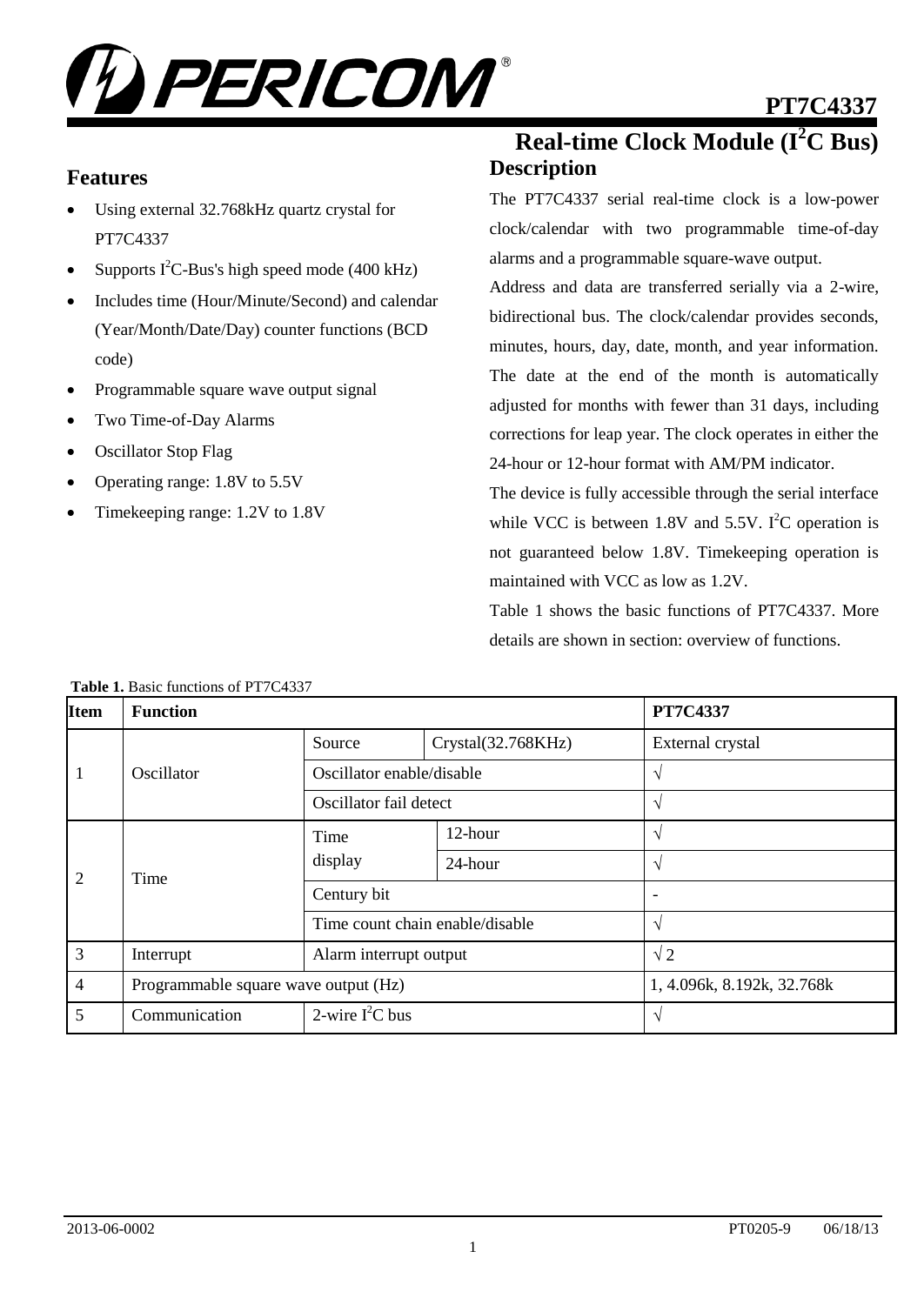

# **Pin Assignment**



## **Pin Description**

| Pin No.        | Pin                 | <b>Type</b> | <b>Description</b>                                                                                                                                                                                         |
|----------------|---------------------|-------------|------------------------------------------------------------------------------------------------------------------------------------------------------------------------------------------------------------|
| 1              | X1                  | I           | <b>Oscillator Circuit Input.</b> Together with X1, 32.768kHz crystal is connected between them.<br>Or external clock input.                                                                                |
| 2              | X2                  | $\Omega$    | <b>Oscillator Circuit Output.</b> Together with X1, 32.768kHz crystal is connected between<br>them. When 32.768kHz external input, X2 must be float.                                                       |
| 6              | <b>SCL</b>          | I           | <b>Serial Clock Input.</b> SCL is used to synchronize data movement on the $I^2C$ serial interface.                                                                                                        |
| 5              | <b>SDA</b>          | $\rm LO$    | <b>Serial Data Input/Output.</b> SDA is the input/output pin for the 2-wire serial interface. The<br>SDA pin is open-drain output and requires an external pull-up resistor.                               |
| 3              | <b>INTA</b>         | $\Omega$    | <b>Interrupt Output.</b> When enabled, INTA is asserted low when the time matches the values<br>set in the alarm registers. This pin is an open-drain output and requires an external pull up<br>resistor. |
| 7              | SQW/I<br><b>NTB</b> | $\Omega$    | <b>Square-Wave/Interrupt Output.</b> Programmable square-wave or interrupt output signal. It<br>is an open-drain output and requires an external pull up resistor.                                         |
| 8              | <b>VCC</b>          | P           | Power. Primary power for PT7C4337.                                                                                                                                                                         |
| $\overline{4}$ | <b>GND</b>          | P           | Ground.                                                                                                                                                                                                    |
|                | NC                  |             | No Connect. These pins are not connected internally, but must be grounded for proper<br>operation.                                                                                                         |

# **Maximum Ratings**

#### **Note:**

Stresses greater than those listed under MAXIMUM RATINGS may cause permanent damage to the device. This is a stress rating only and functional operation of the device at these or any other conditions above those indicated in the operational sections of this specification is not implied. Exposure to absolute maximum rating conditions for extended periods may affect reliability.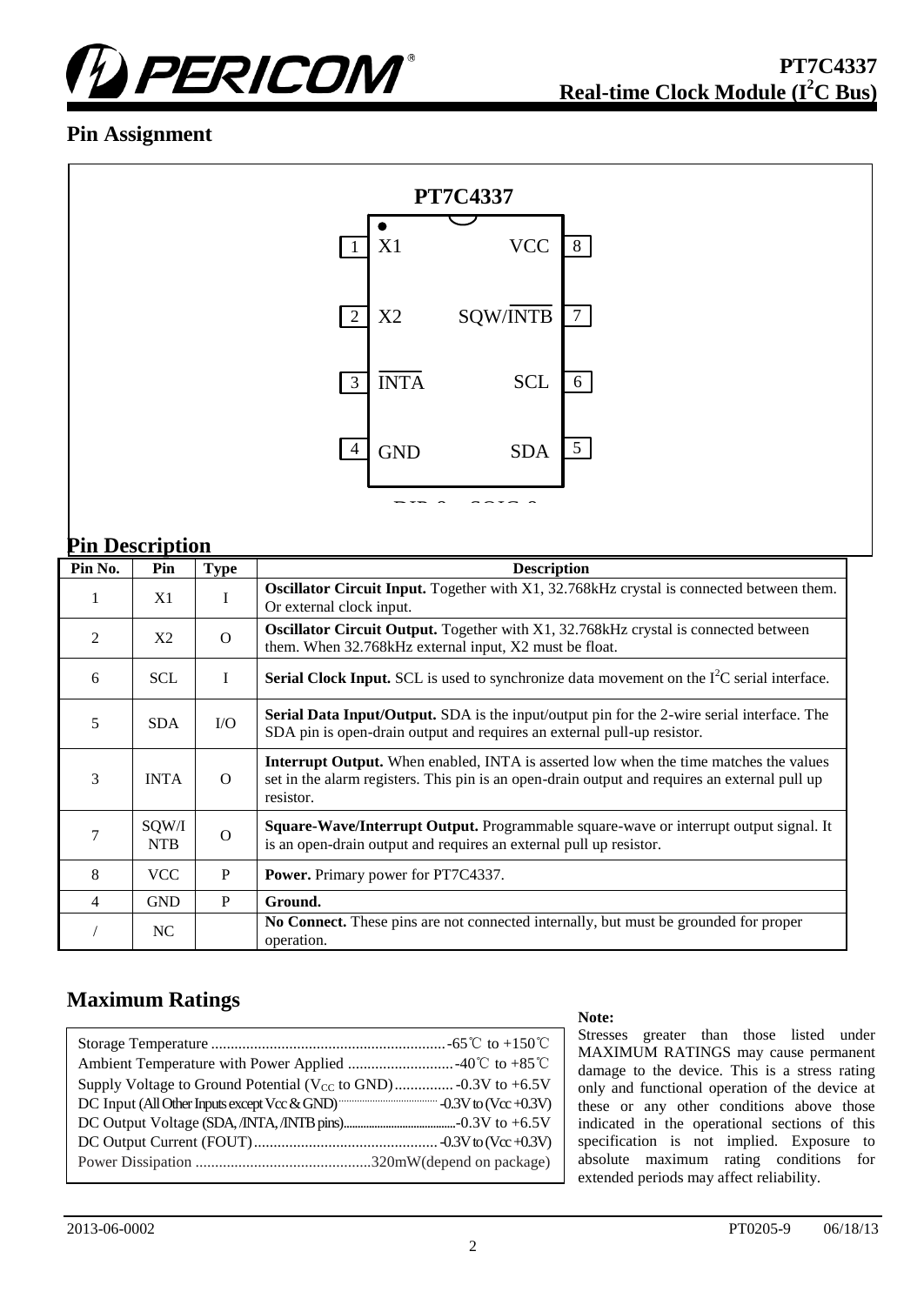

## **Operating Mode**

The amount of current consumed by the PT7C4337 is determined, in part, by the  $I<sup>2</sup>C$  interface and oscillator operation. The following table shows the relationship between the operating mode and the corresponding  $I_{CC}$  parameter.

| <b>Operating Mode</b>                         | $V_{CC}$                     | <b>Power</b>                      |
|-----------------------------------------------|------------------------------|-----------------------------------|
| $I2C$ Interface Active                        | $1.8V \le V_{CC} \le 5.5V$   | $I_{CC}$ Active $(I_{CCA})$       |
| $I2C$ Interface Inactive                      | $1.8V \leq V_{CC} \leq 5.5V$ | $I_{CC}$ Standby ( $I_{CCS}$ )    |
| $I2C$ Interface Inactive                      | $1.2V \le V_{CC} \le 1.8V$   | Timekeeping $(I_{\text{CCTOSC}})$ |
| $I2C$ Interface Inactive, Oscillator Disabled | $1.2V \le V_{CC} \le 1.8V$   | Data Retention $(I_{CCTDDR})$     |

#### **Recommended Operating Conditions**

| Part No. | Sym.             | <b>Description</b>          |                       |                          | <b>Type</b>              | <b>Max</b>   | Unit |
|----------|------------------|-----------------------------|-----------------------|--------------------------|--------------------------|--------------|------|
|          | $V_{CC}$         |                             | 1.8                   | 3.3                      | 5.5                      | V            |      |
|          | $V_{CCT}$        | $V_{CC}$ supply voltage     |                       | 1.2                      | $\overline{\phantom{a}}$ |              | 1.8  |
|          | $V_{\rm{OSC}}$   | Oscillator start up voltage |                       | 1.2                      | $\overline{\phantom{a}}$ |              | 5.5  |
| PT7C4337 | $\rm V_{\rm IH}$ | Input high level            | SCL, SDA              | $0.7V_{CC}$              | $\overline{\phantom{a}}$ | $V_{CC}+0.3$ |      |
|          |                  |                             | <b>INTA, SQW/INTB</b> | $\overline{\phantom{a}}$ | $\overline{\phantom{a}}$ | 5.5          |      |
|          | $\rm V_{II}$     | Input low level             |                       | $-0.3$                   | $\sim$                   | $0.3V_{CC}$  |      |
|          | $T_{\rm A}$      | Operating temperature       |                       | $-40$                    | $\overline{\phantom{a}}$ | 85           | C    |

## **DC Electrical Characteristics**

Unless otherwise specified,  $V_{CC} = 1.8 \sim 5.5 V$ ,  $T_A = -40$  °C to +85 °C

| Sym.              | <b>Item</b>              | Pin               | <b>Condition</b>     | Min                      | <b>Typ</b> | <b>Max</b>               | Unit |
|-------------------|--------------------------|-------------------|----------------------|--------------------------|------------|--------------------------|------|
| $V_{CC}$          | Supply voltage           | $\rm V_{CC}$      | Full operation       | 1.8                      |            | 5.5                      | V    |
| V <sub>CCT</sub>  |                          |                   | Timekeeping (Note 5) | 1.2                      |            | 1.8                      |      |
| $V_{\rm{OSC}}$    | Oscillator voltage       | $V_{CC}$          |                      | 1.2                      |            | 5.5                      | V    |
| $V_{IL1}$         | Low-level input voltage  | <b>SCL</b>        |                      | $-0.3$                   |            | $0.3V_{CC}$              | V    |
| $V_{IHI}$         | High-level input voltage | <b>SCL</b>        |                      | $0.7V_{CC}$              |            | $V_{CC}+0.3$             |      |
| $V_{IL2}$         | Low-level input voltage  | X1                |                      | $\overline{\phantom{a}}$ | 0.53       | $\overline{\phantom{a}}$ | V    |
| V <sub>III2</sub> | High-level input voltage | X1                |                      | ۰.                       | 0.53       | $\overline{\phantom{0}}$ |      |
| $I_{OL}$          | Low-level output current | SDA, /INTA, /INTB | $V_{OL} = 0.4V$      | 3                        |            | $\overline{\phantom{a}}$ | mA   |
| $I_{IL}$          | Input leakage current    | <b>SCL</b>        |                      | $-1$                     |            |                          | μA   |
| $I_{OZ}$          | Output current when OFF  | SDA, /INTA, /INTB |                      | $-1$                     |            |                          | μA   |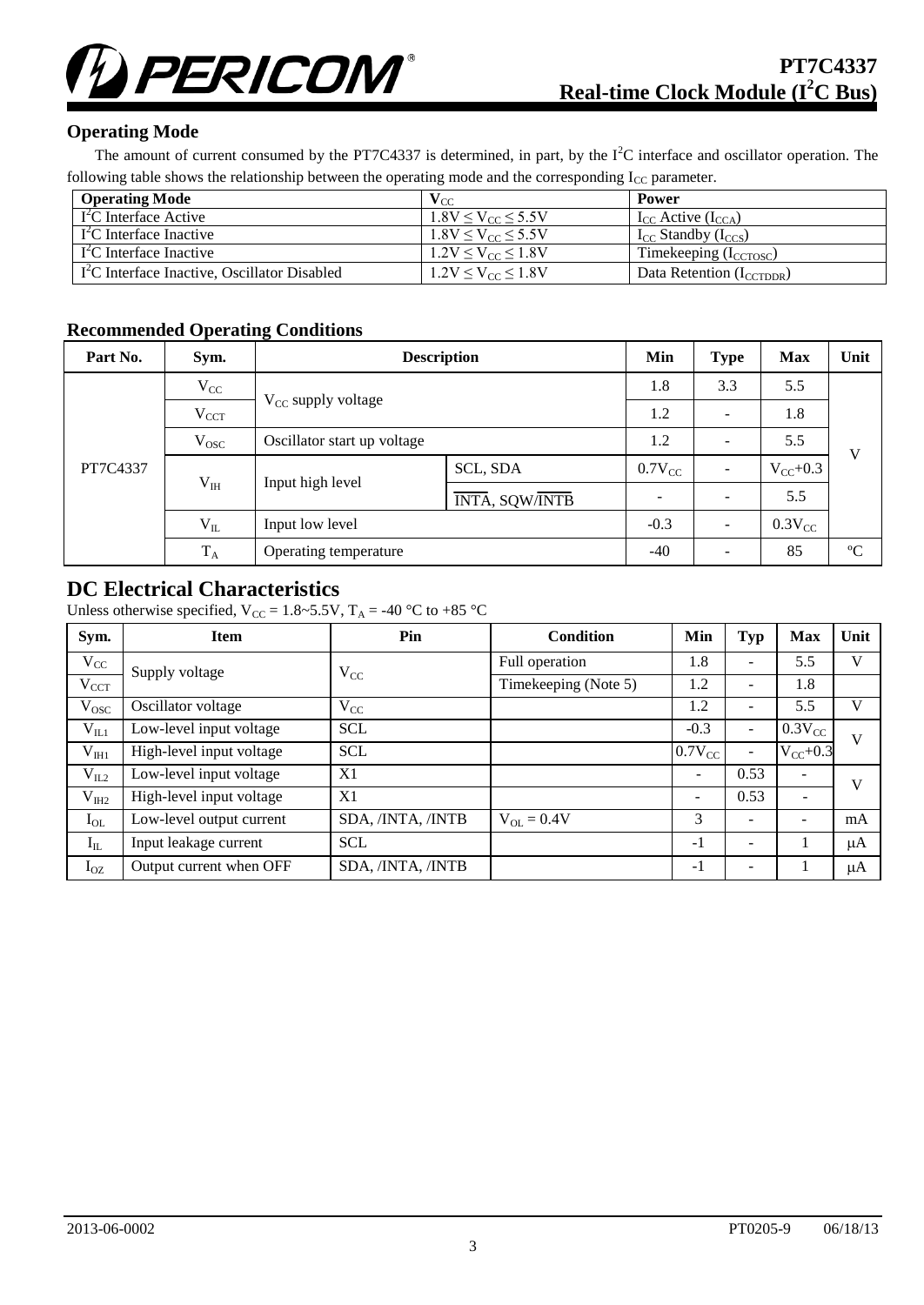

#### **DC Electrical Characteristics**

| Sym.                                                                            | <b>Item</b>                                                                      | Pin      | <b>Condition</b> | Min | <b>Typ</b>               | <b>Max</b> | Unit |  |  |  |
|---------------------------------------------------------------------------------|----------------------------------------------------------------------------------|----------|------------------|-----|--------------------------|------------|------|--|--|--|
|                                                                                 | Unless otherwise specified, $V_{CC} = 1.3 \sim 1.8V$ , $T_A = -40$ °C to +85 °C  |          |                  |     |                          |            |      |  |  |  |
| I <sub>CCTOSC</sub>                                                             | Timekeeping current                                                              | $V_{CC}$ | Note 2, 4, 5     |     | 450                      | 800        | nA   |  |  |  |
| <b>I</b> CCTDDR                                                                 | Data retention current                                                           | $V_{CC}$ | Note 2,4,5,6     |     | $\overline{\phantom{a}}$ | 160        |      |  |  |  |
|                                                                                 | Unless otherwise specified, $V_{CC} = 1.8 \sim 3.6 V$ , $T_A = -40$ °C to +85 °C |          |                  |     |                          |            |      |  |  |  |
| $I_{\text{CCA}}$                                                                | Active supply current                                                            | $V_{CC}$ | Note $1, 5$      |     | ۰                        | 100        | μA   |  |  |  |
| $I_{CCS}$                                                                       | Standby current                                                                  | $V_{CC}$ | Note 2, 3, 5     |     | 0.6                      | 1.0        |      |  |  |  |
| Unless otherwise specified, $V_{CC} = 3.6 \div 5.5V$ , $T_A = -40$ °C to +85 °C |                                                                                  |          |                  |     |                          |            |      |  |  |  |
| $I_{\text{CCA}}$                                                                | Active supply current                                                            | $V_{CC}$ | Note $1, 5$      |     | $\overline{\phantom{a}}$ | 150        |      |  |  |  |
| $I_{CCS}$                                                                       | Standby current                                                                  | $V_{CC}$ | Note 2, 3, 5     |     | 1.0                      | 1.8        | μA   |  |  |  |

*Note:*

1. SCL clocking at max frequency = 400kHz,  $V_{IL} = 0.0V$ ,  $V_{IH} = VCC$ .

2. Specified with 2-wire bus inactive,  $V_{IL} = 0.0V$ ,  $V_{IH} = VCC$ .

3. SQW enabled.

4. Specified with the SQW function disabled by setting INTCN = 1.

5. Using recommended crystal on X1 and X2.

6. Crystal oscillator is disabled.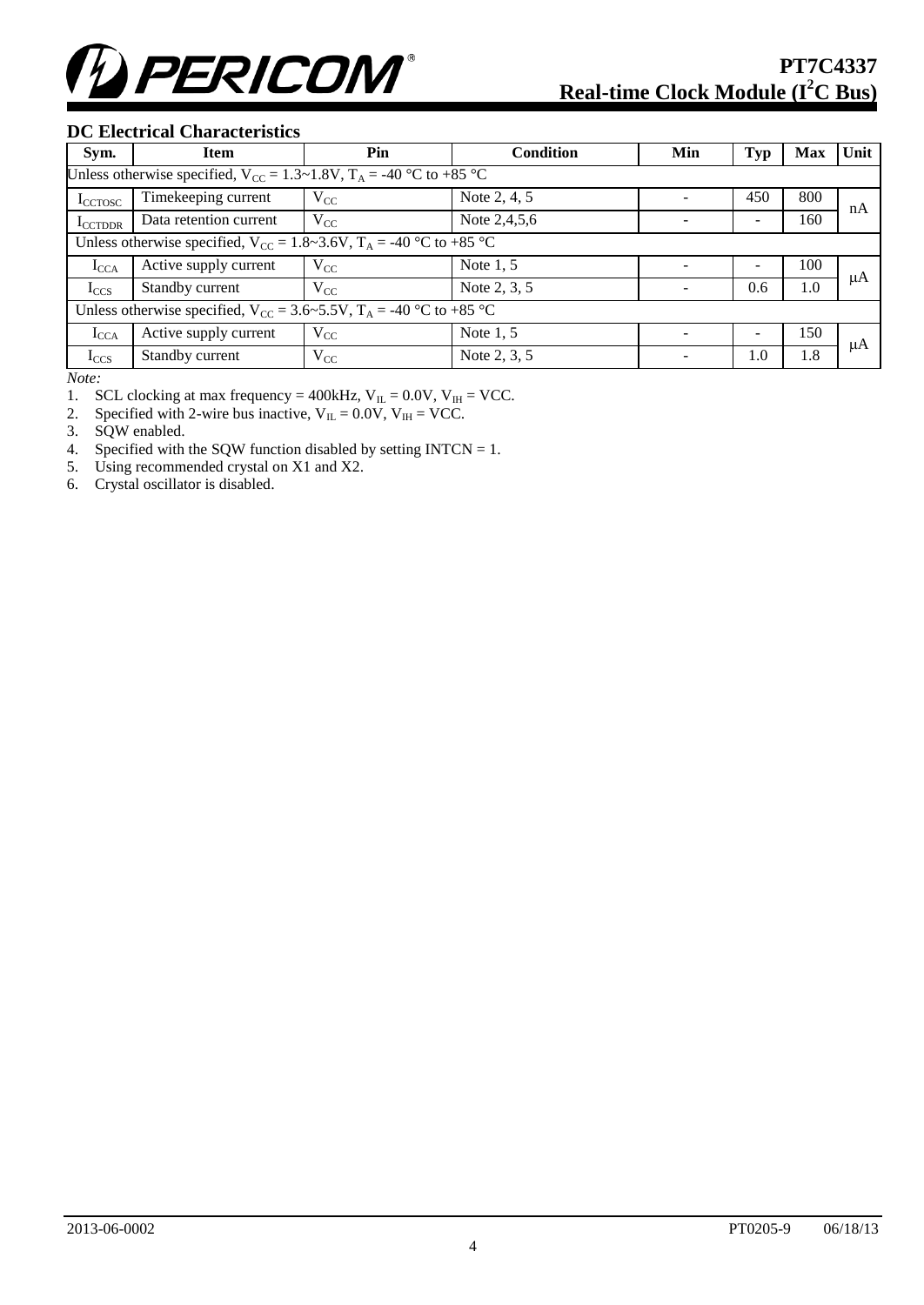

# **Recommended Layout for Crystal**



## **Built-in Capacitors Specifications and Recommended External Capacitors**

| <b>Parameter</b>                    |                                   | <b>Symbol</b> | Tvp | Unit |
|-------------------------------------|-----------------------------------|---------------|-----|------|
|                                     | X1 to GND                         | CG            |     |      |
| Build-in capacitors                 | X <sub>2</sub> to G <sub>ND</sub> | ◡ಗ            |     |      |
| Recommended External capacitors for | X1 to GND                         |               |     |      |
| crystal $C_L$ =12.5pF               | X2 to GND                         |               |     |      |
| Recommended External capacitors for | X1 to GND                         |               |     |      |
| crystal $C_I = 6pF$                 | X <sub>2</sub> to GND             |               |     |      |

**Note**: The frequency of crystal can be optimized by external capacitor  $C_1$  and  $C_2$ , for frequency=32.768KHz,  $C_1$  and  $C_2$  should meet the equation as below:

 $Cpar + [(C_1+C_G)*(C_2+C_D)]/ [(C_1+C_G)+(C_2+C_D)] = C_L$ 

#### **Cpar is all parasitical capacitor between X1 and X2.**

C<sup>L</sup> is crystal's load capacitance.

#### **Crystal Specifications**

| <b>Parameter</b>         | <b>Symbol</b> | Min | `VI.                     | Max | Unit |
|--------------------------|---------------|-----|--------------------------|-----|------|
| <b>Nominal Frequency</b> |               |     | 32.768                   |     | kHz  |
| Series Resistance        | ESR           |     | $\overline{\phantom{0}}$ | 70  | kΩ   |
| Load Capacitance         |               |     | 6/12.5                   |     | nŀ   |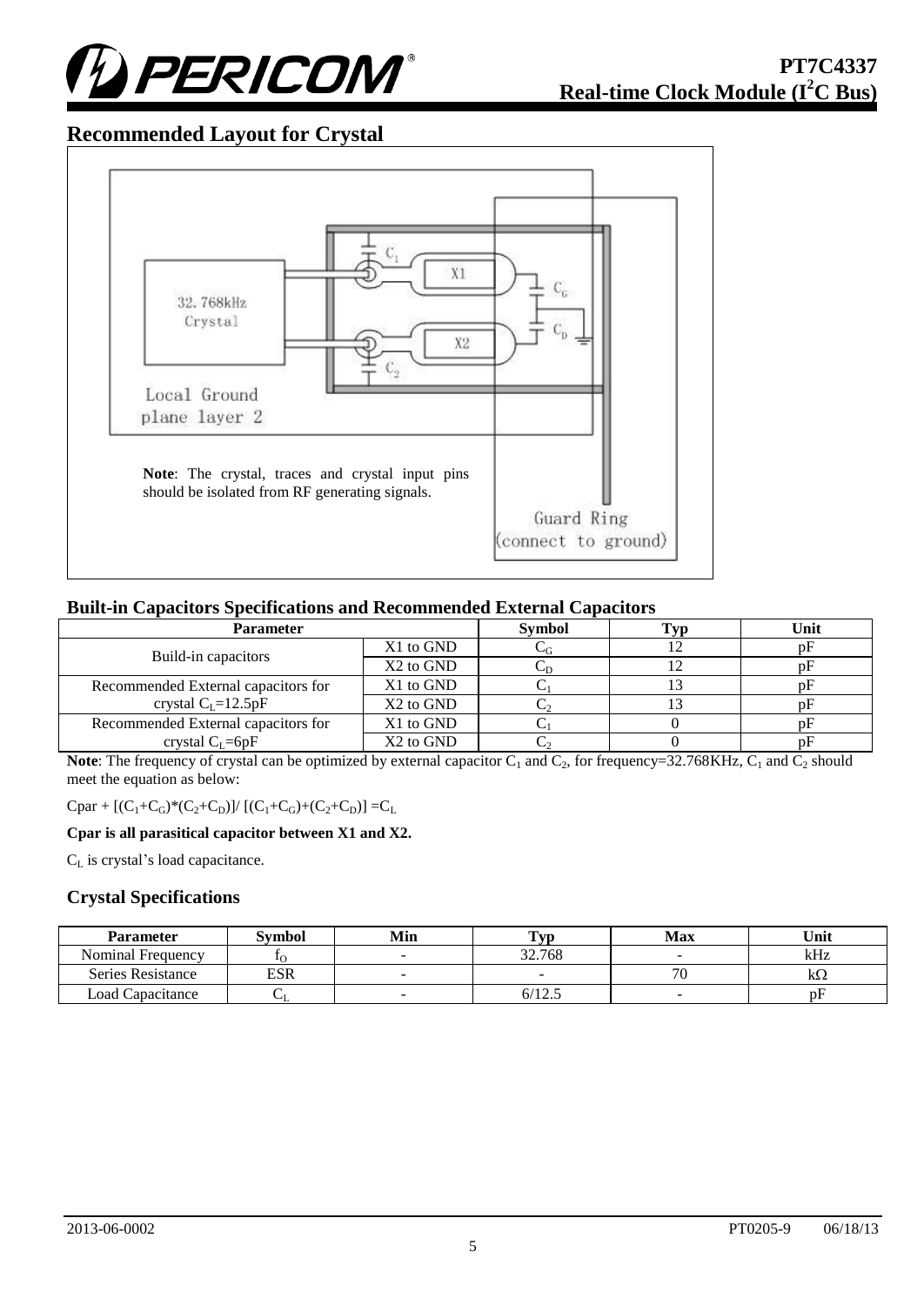

# **AC Electrical Characteristics**

| Sym  | Description                                                                      | ∕alue                                     | Unit |
|------|----------------------------------------------------------------------------------|-------------------------------------------|------|
| ' HM | $\mathbf{r}$ .<br><br>talling threshold voltage high<br>⊤and<br><b>Rising</b>    | $\sim$<br>J.O                             |      |
| HL   | $\mathbf{r}$ .<br>threshold<br>i voltage low<br>∶and<br>falling<br><b>Rising</b> | $\sim$<br>∪.∠<br>$\overline{\phantom{a}}$ |      |



#### Over the operating range

| <b>Symbol</b>                  | Item                                             | Min.                     | Typ. | Max.                     | Unit          |
|--------------------------------|--------------------------------------------------|--------------------------|------|--------------------------|---------------|
| $f_{SCL}$                      | SCL clock frequency                              |                          |      | 400                      | kHz           |
| $t_{\rm SU;STA}$               | START condition set-up time                      | 0.6                      |      | $\overline{\phantom{m}}$ | $\mu$ s       |
| $t_{HD;STA}$                   | START condition hold time                        | 0.6                      |      | $\overline{\phantom{m}}$ | $\mu$ s       |
| $t_{\rm SU;DAT}$               | Data set-up time (RTC read/write)                | 200                      |      | $\overline{\phantom{a}}$ | <sub>ns</sub> |
| $t_{HD;DAT1}$                  | Data hold time (RTC write)                       | 35                       |      | -                        | ns            |
| $t_{HD;DAT2}$                  | Data hold time (RTC read)                        | $\Omega$                 |      |                          | $\mu$ s       |
| $t_{\rm SU;STO}$               | STOP condition setup time                        | 0.6                      |      | $\overline{\phantom{a}}$ | $\mu$ s       |
| $t_{\text{BUF}}$               | Bus idle time between a START and STOP condition | 1.3                      |      |                          | $\mu$ s       |
| $t_{LOW}$                      | When $SCL = "L"$                                 | 1.3                      |      |                          | $\mu$ s       |
| $t_{\rm HIGH}$                 | When $SCL = "H"$                                 | 0.6                      |      | $\overline{\phantom{a}}$ | $\mu$ s       |
| $t_{r}$                        | Rise time for SCL and SDA                        | $\overline{\phantom{a}}$ |      | 0.3                      | $\mu$ s       |
| $t_f$                          | Fall time for SCL and SDA                        |                          |      | 0.3                      | $\mu s$       |
| $\mathfrak{t}_{\mathrm{SP}}$ * | Allowable spike time on bus                      | $\overline{\phantom{a}}$ |      | 50                       | <sub>ns</sub> |
| $C_B$                          | Capacitance load for each bus line               | $\overline{\phantom{a}}$ |      | 400                      | pF            |
| $C_{\text{IO}}$ *              | I/O Capacitance (SDA, SCL)                       | $\overline{\phantom{a}}$ |      | 10                       | pF            |
| $T_{OSF}$                      | Oscillator Stop Flag (OSF) Delay                 | $\overline{\phantom{a}}$ | -    | 100                      | ms            |
|                                | * Note: only reference for design                |                          |      |                          |               |

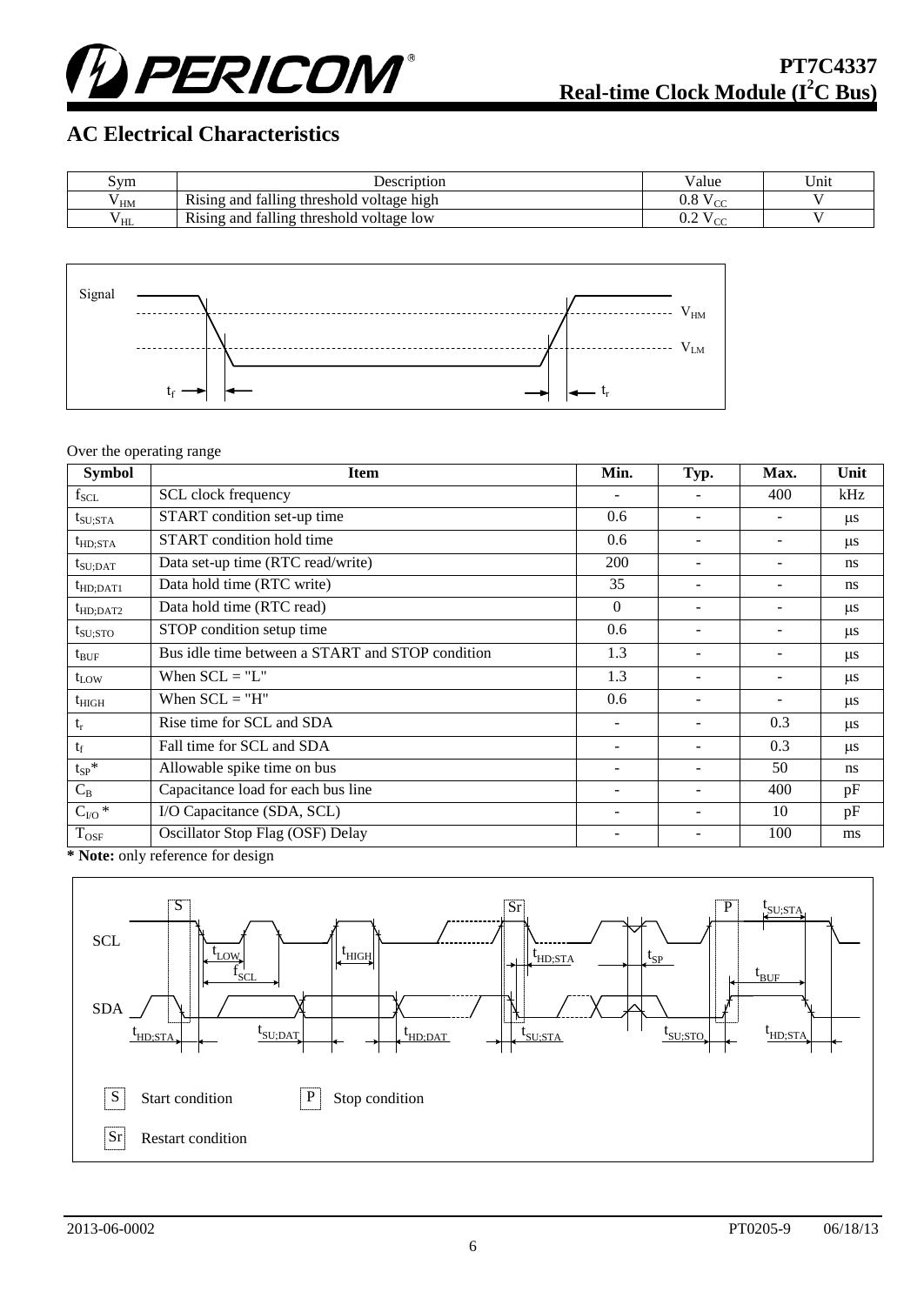

# **Function Block**



## **Oscillator Circuit PT7C4337**

The PT7C4337 uses an external 32.768 kHz crystal. Table2 specifies several crystal parameters for the external crystal. The *Block Diagram* shows a functional schematic of the oscillator circuit. The startup time is usually less than 1 second when using a crystal with the specified characteristics.

#### **Table2 Crystal Specifications**

| <b>Parameter</b>  | Svmbol | Min                      | `VD      | Max | Unit |
|-------------------|--------|--------------------------|----------|-----|------|
| Nominal Frequency |        | $\overline{\phantom{a}}$ | 32.768   | -   | kHz  |
| Series Resistance | ESR    |                          | -        | 70  | kΩ   |
| Load Capacitance  |        |                          | $6/12$ . | -   | ĎF   |

*Note: The crystal, traces, and crystal input pins should be isolated from RF generating signals.*

#### **Clock Accuracy**

The accuracy of the clock is dependent upon the accuracy of the crystal and the accuracy of the match between the capacitive load of the oscillator circuit and the capacitive load for which the crystal was trimmed. Crystal frequency drift caused by temperature shifts creates additional error. External circuit noise coupled into the oscillator circuit can result in the clock running fast. Figure 1 shows a typical PC board layout for isolating the crystal and oscillator from noise.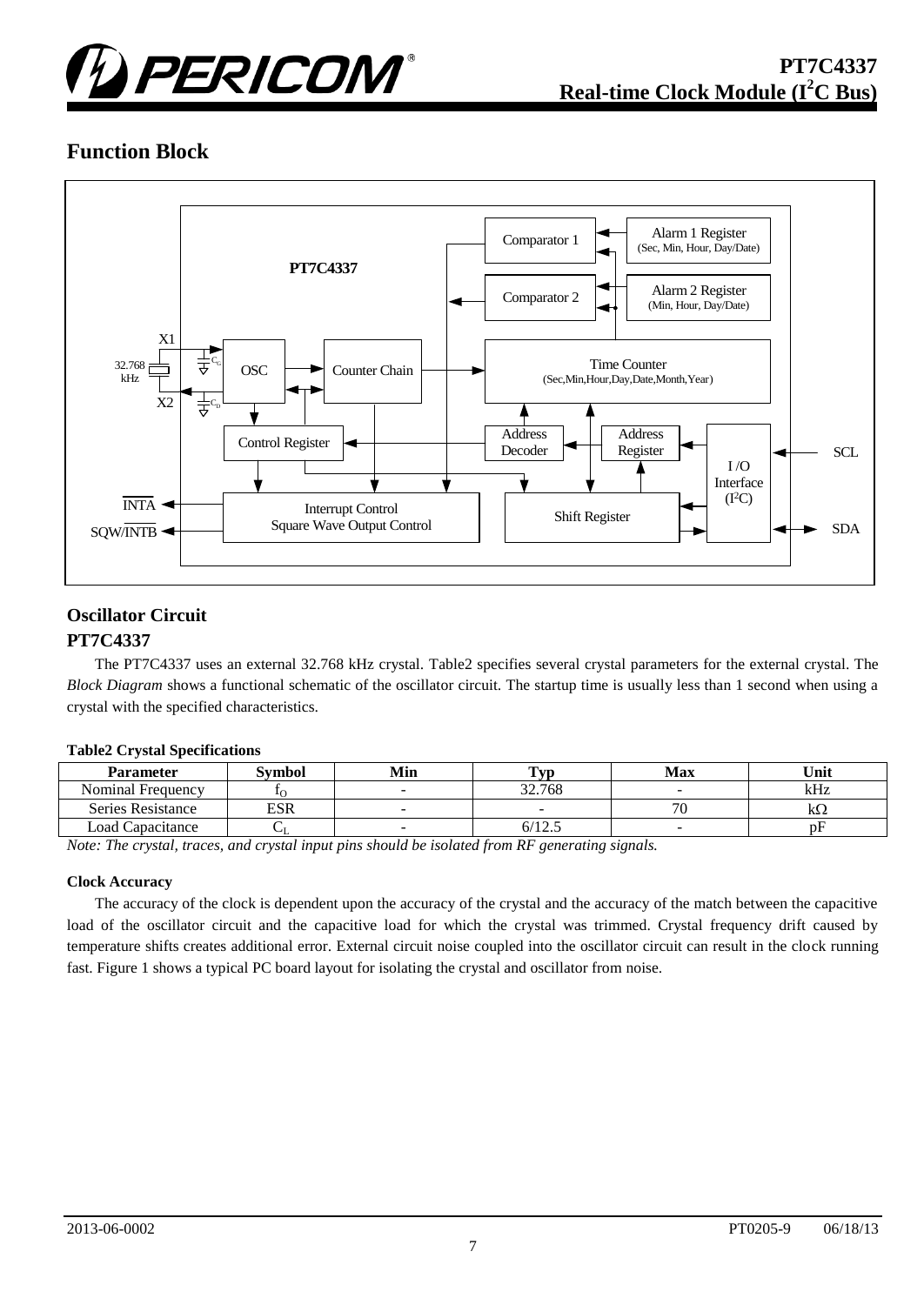

# **Function Description**

# **Overview of Functions**

**Clock function**

CPU can read or write data including the year (last two digits), month, date, day, hour, minute, and second. Any (two-digit) year that is a multiple of 4 is treated as a leap year and calculated automatically as such until the year 2100.

#### **Alarm function**

This device has two alarm system (Alarm 1 and Alarm 2) that outputs interrupt signals from INTA or INTB to CPU when the date, day of the week, hour, minute or second correspond to the setting. Each of them may output interrupt signal separately at a specified time. The alarm is be selectable between on and off for matching alarm or repeating alarm.

#### **Programmable square wave output**

A square wave output enable bit controls square wave output at pin 7. Frequencies are selectable: 1, 4.096k, 8.192k, 32.768k Hz.

#### **Interface with CPU**

Data is read and written via the  $I^2C$  bus interface using two signal lines: SCL (clock) and SDA (data).

Since the output of the I/O pin SDA is open drain, a pull-up resistor should be used on the circuit board if the CPU output I/O is also open drain.

The SCL's maximum clock frequency is 400 kHz, which supports the  $I^2C$  bus's high-speed mode.

#### **Oscillator fail detect**

When oscillator fail, PT7C4337 OSF bit will be set.

#### **Oscillator enable/disable**

Oscillator and time count chain can be enabled or disabled at the same time by /ETIME bit.

#### **Registers**

Allocation of registers

| Addr.        | $\ldots$                   | Register definition |                  |                   |                 |                 |                 |                 |                 |  |
|--------------|----------------------------|---------------------|------------------|-------------------|-----------------|-----------------|-----------------|-----------------|-----------------|--|
| $(hex)^{*1}$ | Function                   | Bit 7               | Bit 6            | Bit 5             | Bit 4           | Bit 3           | Bit 2           | Bit 1           | Bit 0           |  |
| $00\,$       | Seconds $(00-59)$          | $\overline{0}$      | <b>S40</b>       | S <sub>20</sub>   | S <sub>10</sub> | S8              | <b>S4</b>       | S <sub>2</sub>  | S <sub>1</sub>  |  |
| 01           | Minutes $(00-59)$          | $\boldsymbol{0}$    | M40              | M20               | M10             | M8              | M <sub>4</sub>  | M <sub>2</sub>  | M1              |  |
| 02           | Hours $(00-23/01-12)$      | $\boldsymbol{0}$    | 12, /24          | $H20$ or<br>P, /A | H10             | H <sub>8</sub>  | H <sub>4</sub>  | H2              | H1              |  |
| 03           | Days of the week $(01-07)$ | $\overline{0}$      | $\boldsymbol{0}$ | $\boldsymbol{0}$  | $\mathbf{0}$    | $\mathbf{0}$    | W4              | W <sub>2</sub>  | W1              |  |
| 04           | Dates (01-31)              | $\boldsymbol{0}$    | $\boldsymbol{0}$ | D <sub>20</sub>   | D <sub>10</sub> | D <sub>8</sub>  | D <sub>4</sub>  | D <sub>2</sub>  | D1              |  |
| 05           | Months $(01-12)$           | Century             | $\mathbf{0}$     | $\mathbf{0}$      | MO10            | MO <sub>8</sub> | MO <sub>4</sub> | MO <sub>2</sub> | MO <sub>1</sub> |  |
| 06           | Years (00-99)              | <b>Y80</b>          | Y40              | Y20               | Y10             | Y8              | Y4              | Y2              | Y1              |  |
| 07           | Alarm 1: Seconds           | $A1M1^*{}^2$        | S40              | <b>S20</b>        | S10             | <b>S8</b>       | S <sub>4</sub>  | S <sub>2</sub>  | S <sub>1</sub>  |  |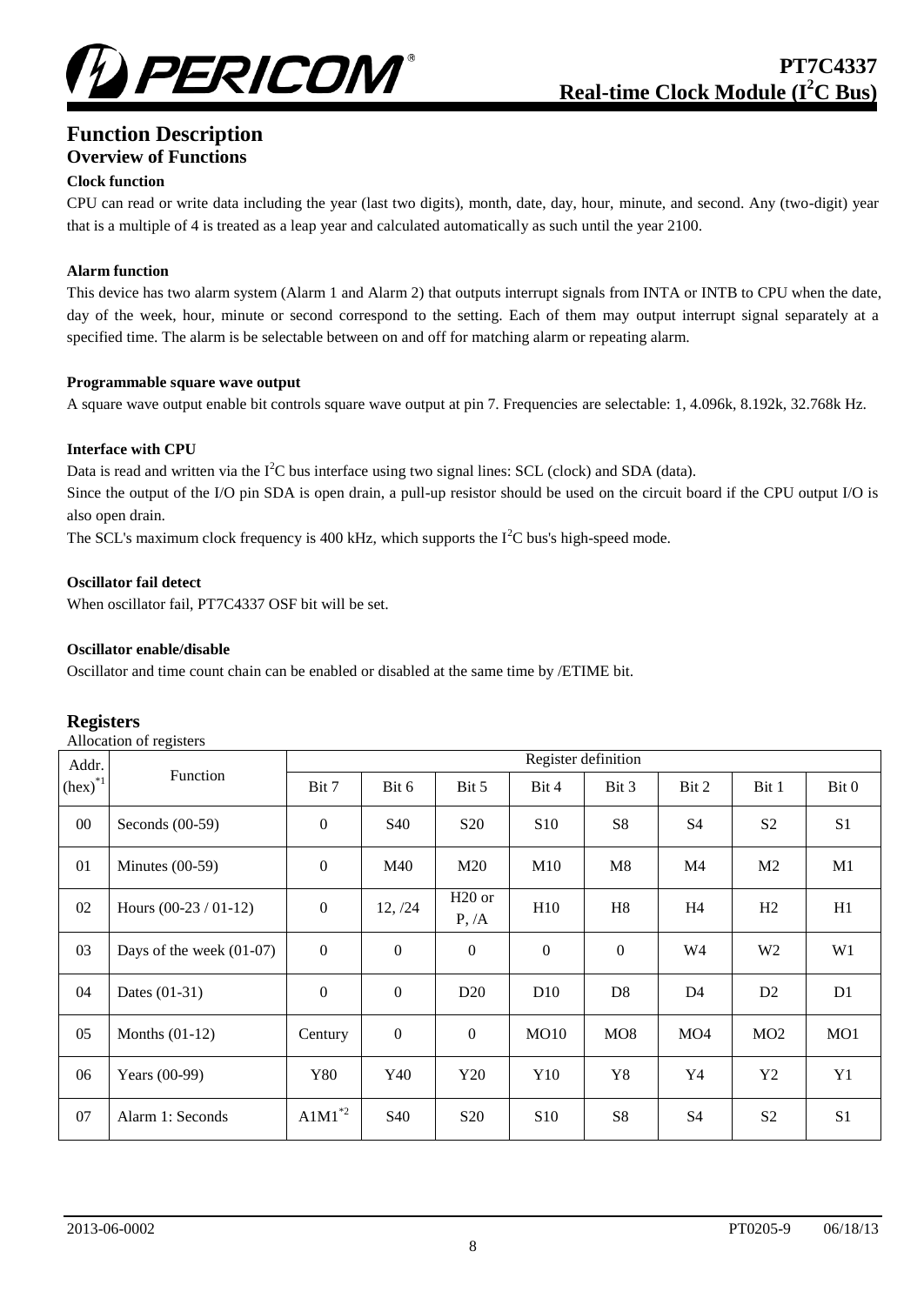

| 08             | Alarm 1: Minutes   | $A1M2^*{}^2$  | M40          | M20                         | M10            | M8             | M4             | M <sub>2</sub> | M1             |
|----------------|--------------------|---------------|--------------|-----------------------------|----------------|----------------|----------------|----------------|----------------|
| 09             | Alarm 1: Hours     | $A1M3^{*2}$   | 12, /24      | H <sub>20</sub> or<br>P, /A | H10            | H <sub>8</sub> | H <sub>4</sub> | H2             | H1             |
|                |                    | $A1M4^{*2}$   | Day,         | 0,                          | 0,             | 0,             | W4,            | W2,            | W1,            |
| 0A             | Alarm 1: Day, Date |               | /Date        | D20                         | D10            | D <sub>8</sub> | D <sub>4</sub> | D2             | D <sub>1</sub> |
| 0B             | Alarm 2: Minutes   | $A2M2^{*3}$   | M40          | M20                         | M10            | M8             | M4             | M <sub>2</sub> | M1             |
| 0 <sup>C</sup> | Alarm 2: Hours     | $A2M3^{*3}$   | 12, /24      | $H20$ or<br>P, /A           | H10            | H <sub>8</sub> | H <sub>4</sub> | H2             | H1             |
|                |                    | $A2M4^{*3}$   | Day,         | 0,                          | 0,             | 0,             | W4,            | W <sub>2</sub> | $W1$ ,         |
| 0 <sub>D</sub> | Alarm 2: Day, Date |               | /Date        | D20                         | D10            | D <sub>8</sub> | D <sub>4</sub> | D2             | D1             |
| 0E             | Control            | $/ETIME^{*4}$ | $\mathbf{0}$ | $\mathbf{0}$                | $RS2^{*5}$     | $RS1^{*5}$     | $INTCN*6$      | $A2IE^*$       | $A1IE^{*7}$    |
| 0F             | <b>Status</b>      | $OSF^*$       | $\theta$     | $\Omega$                    | $\overline{0}$ | $\mathbf{0}$   | $\theta$       | $A2F^{*8}$     | $A1F^{*8}$     |

Caution points:

\*1. PT7C4337 uses 8 bits for address. For excess 0FH address, PT7C4337 will not respond (no acknowledge signal was given).

\*2. Alarm 1 mask bits. Select alarm repeated rate when an alarm occurs.

\*3. Alarm 2 mask bits. Select alarm repeated rate when an alarm occurs.

\*4. Oscillator and time count chain enable/disable bit.

\*5. Square wave output frequency select.

\*6. Interrupt output pin select bit.

\*7. Alarm 1 and alarm 2 enable bits.

\*8. Alarm 1 and alarm 2 flag bits.

\*9. Oscillator stop flag.

\*10. All bits marked with "0" are read-only bits. Their value when read is always "0".

#### **Control and status register**

| Addr.<br>(hex) | $-$<br>Description | D7         | D6 | D5 | D4              | D3  | D <sub>2</sub> | D <sub>1</sub>    | D <sub>0</sub> |
|----------------|--------------------|------------|----|----|-----------------|-----|----------------|-------------------|----------------|
| 0E             | Control            | /ETIME     |    |    | RS <sub>2</sub> | RS1 | <b>INTCN</b>   | A <sub>2</sub> IE | A1IE           |
|                | (default)          | 0          |    |    |                 |     |                |                   |                |
| 0 <sub>F</sub> | <b>Status</b>      | <b>OSF</b> |    |    |                 |     |                | A2F               | A1F            |
|                | (default)          |            |    |    |                 |     |                | Undefined         | Undefined      |

#### **Oscillator related bits**

**/ETIME** 

Enable oscillator and time count chain bit.

| /ETIME       | Data | Description                              |         |  |  |  |  |  |
|--------------|------|------------------------------------------|---------|--|--|--|--|--|
| Read / Write |      | Enable oscillator and time count chain.  | Default |  |  |  |  |  |
|              |      | Disable oscillator and time count chain. |         |  |  |  |  |  |

#### **OSF**

Oscillator Stop Flag.

A logic 1 in this bit indicates that the oscillator either is stopped or was stopped for some period of time and may be used to judge the validity of the clock and calendar data. This bit is set to logic 1 anytime that the oscillator stops. The following are examples of conditions that can cause the OSF bit to be set:

1) The first time power is applied.

- 2) The voltage present on VCC is insufficient to support oscillation.
- 3) The /ETIME bit is turned off.
- 4) External influences on the crystal (e.g., noise, leakage, etc.).

This bit remains at logic 1 until written to logic 0.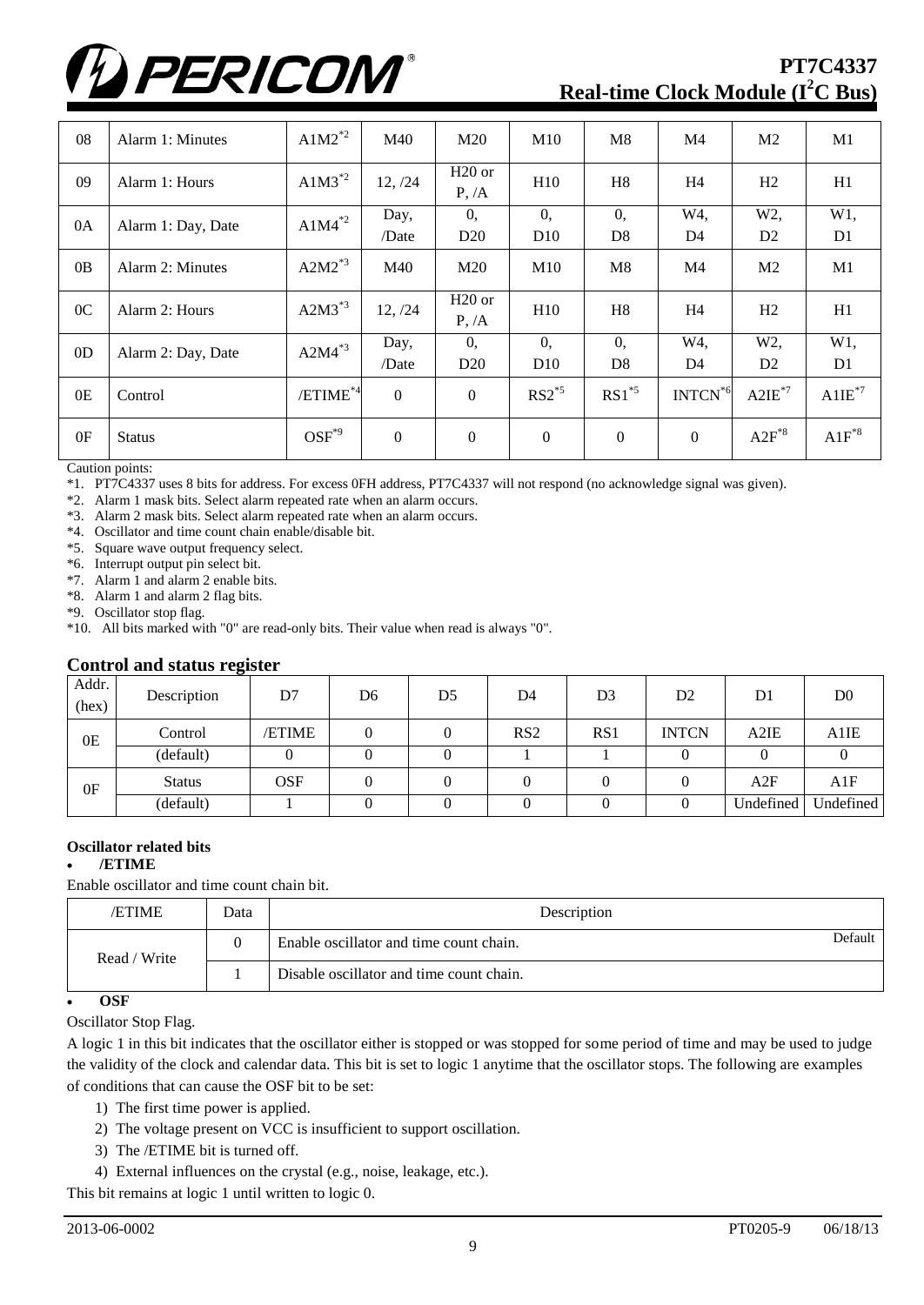

#### **Square wave frequency selection bits**

#### • **RS2, RS1**

Square wave Rate Select. These bits control the frequency of the square-wave output when the square wave has been enabled.

| RS2, RS1     | Data   | SQW output freq. (Hz) |
|--------------|--------|-----------------------|
|              | $00\,$ |                       |
| Read / Write | 01     | 4.096k                |
|              | 10     | 8.192k                |
|              | 11     | Default<br>32.768k    |

#### **Interrupt related bits**

#### **INTCN**

Interrupt Output pin select bit. This bit controls the relationship between the two alarms and the interrupt output pins.

| <b>INTCN</b> | Data | Description                                                                                                                                                                                                                                                                 |
|--------------|------|-----------------------------------------------------------------------------------------------------------------------------------------------------------------------------------------------------------------------------------------------------------------------------|
| Read /       |      | A match between the time keeping registers and the alarm 1 registers activates the INTA pin (if the<br>alarm 1 is enabled) and a match between the time keeping registers and the alarm 2 registers activates<br>the $SQW/\overline{INTB}$ pin (if the alarm 2 is enabled). |
| Write        | 0    | Default<br>A match between the time keeping registers and either alarm 1 or alarm 2 registers activates<br>the $\overline{INTA}$ pin (if the alarms are enabled). In this configuration, a square wave is output on<br>the SQW/INTB pin.                                    |

#### **A1IE**

|        | Alarm 1 Interrupt Enable. |                                                                           |         |  |  |  |  |  |  |
|--------|---------------------------|---------------------------------------------------------------------------|---------|--|--|--|--|--|--|
| A1IE   | Data                      | Description                                                               |         |  |  |  |  |  |  |
| Read / |                           | The A1F bit does not initiate the INTA signal.                            | Default |  |  |  |  |  |  |
| Write  |                           | Permits the alarm 1 flag (A1F) bit in the status register to assert INTA. |         |  |  |  |  |  |  |

#### **A1F**

|              | Alarm 1 Flag. |                                                                                                                                                                                                                      |  |  |  |  |  |  |  |
|--------------|---------------|----------------------------------------------------------------------------------------------------------------------------------------------------------------------------------------------------------------------|--|--|--|--|--|--|--|
| A1F          | Data          | Description                                                                                                                                                                                                          |  |  |  |  |  |  |  |
| Read / Write |               | Default<br>The time do not match the alarm 1 registers.                                                                                                                                                              |  |  |  |  |  |  |  |
| Read         |               | Indicates that the time matched the alarm 1 registers. If the A1IE bit is also logic 1, the INTA pin goes<br>low. A1F is cleared when written to logic 0. Attempting to write to logic 1 leaves the value unchanged. |  |  |  |  |  |  |  |

#### **A2IE**

#### Alarm 2 Interrupt Enable.

| A2IE   | Data     | Description                                                                                                                                          |         |
|--------|----------|------------------------------------------------------------------------------------------------------------------------------------------------------|---------|
| Read / | $\theta$ | The A2F bit does not initiate an interrupt signal.                                                                                                   | Default |
| Write  |          | Permits the alarm 2 flag (A2F) bit in the status register to assert INTA (when INTCN = 0) or to assert<br>$SOW/\overline{INTB}$ (when $INTCN = 1$ ). |         |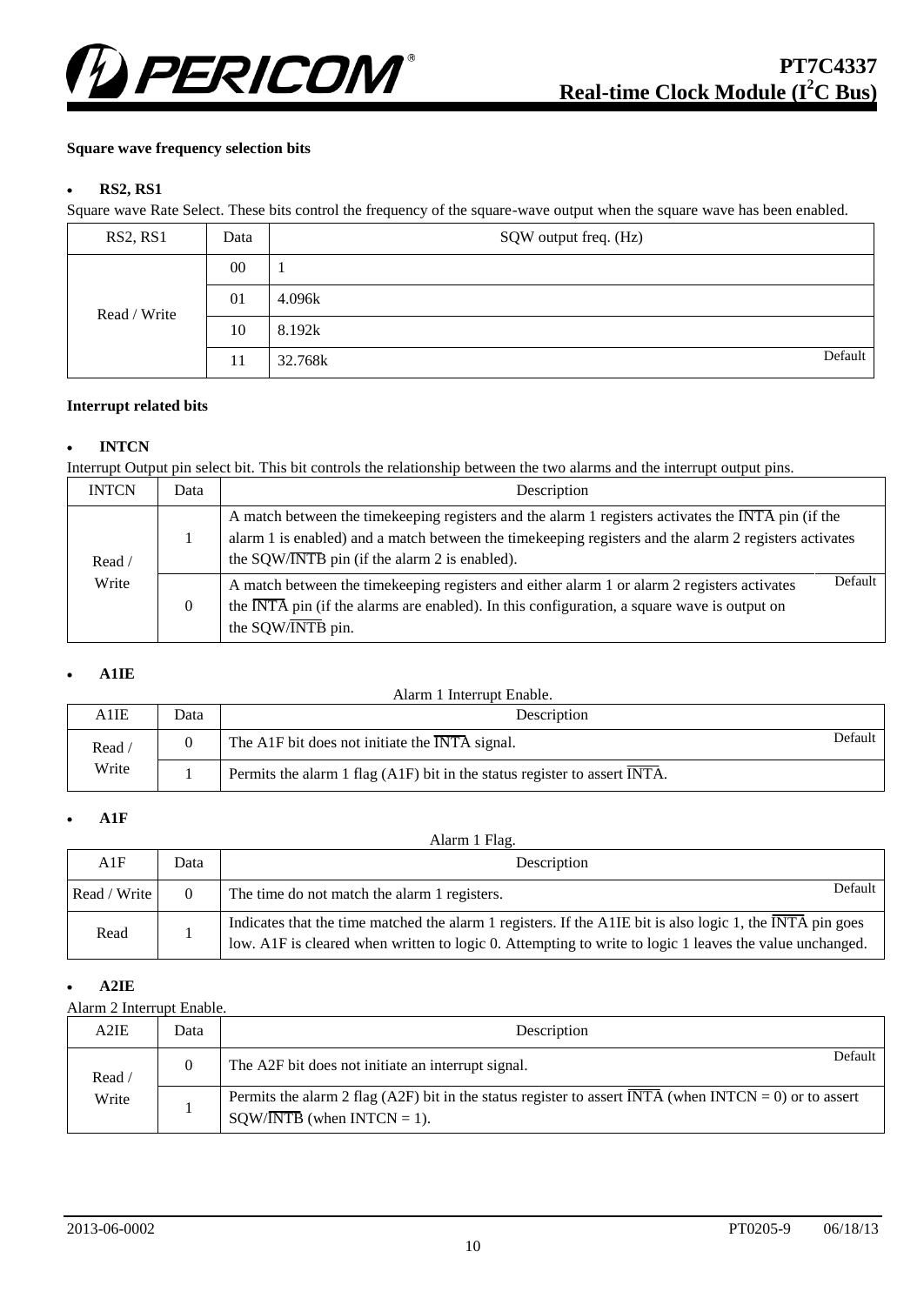

#### **A2F**

| A1F             | Data           | Description                                                                                                                                                                                                                                                                                                                                                                                                                                                                                |
|-----------------|----------------|--------------------------------------------------------------------------------------------------------------------------------------------------------------------------------------------------------------------------------------------------------------------------------------------------------------------------------------------------------------------------------------------------------------------------------------------------------------------------------------------|
| Read /<br>Write | $\overline{0}$ | Default<br>The time do not match the alarm 2 registers.                                                                                                                                                                                                                                                                                                                                                                                                                                    |
| Read            |                | Indicates that the time matched the alarm 1 registers. This flag can be used to generate an interrupt on<br>either $\overline{\text{INTA}}$ or SQW/ $\overline{\text{NTB}}$ depending on the status of the INTCN bit. If the INTCN = 0 and A2F = 1<br>(and A2IE = 1), the $\overline{INTA}$ pin goes low. If the INTCN = 1 and A2F = 1 (and A2IE = 1), the<br>SQW/INTB pin goes low. A2F is cleared when written to logic 0. Attempting to write to logic 1 leaves<br>the value unchanged. |

#### **Time Counter**

Time digit display (in BCD code):

- Second digits: Range from 00 to 59 and carried to minute digits when incremented from 59 to 00.
- Minute digits: Range from 00 to 59 and carried to hour digits when incremented from 59 to 00.
- Hour digits: See description on the /12, 24 bit. Carried to day and day-of-the-week digits when incremented from 11 p.m. to 12 a.m. or 23 to 00.

| Addr.<br>(hex) | Description    | D7       | D <sub>6</sub>  | D <sub>5</sub>  | D4              | D3             | D <sub>2</sub> | D1             | D <sub>0</sub> |
|----------------|----------------|----------|-----------------|-----------------|-----------------|----------------|----------------|----------------|----------------|
| 00             | Seconds        |          | S <sub>40</sub> | S <sub>20</sub> | S <sub>10</sub> | S <sub>8</sub> | S4             | S <sub>2</sub> | S <sub>1</sub> |
|                | (default)      | 0        | Undefined       | Undefined       | Undefined       | Undefined      | Undefined      | Undefined      | Undefined      |
| 01             | <b>Minutes</b> | 0        | M40             | M <sub>20</sub> | M10             | M8             | M4             | M2             | M1             |
|                | (default)      | 0        | Undefined       | Undefined       | Undefined       | Undefined      | Undefined      | Undefined      | Undefined      |
| 02             | Hours          | $\theta$ | 12.724          | $H20$ or P./A   | H10             | H8             | H4             | H <sub>2</sub> | H1             |
|                | (default)      | $\theta$ | Undefined       | Undefined       | Undefined       | Undefined      | Undefined      | Undefined      | Undefined      |

**Note:** Any registered imaginary time should be replaced with correct time, otherwise it will cause the clock counter malfunction.

#### • 12, /24 bit

This bit is used to select between 12-hour clock system and 24-hour clock system.

| 12, /24      | Data | Description    |
|--------------|------|----------------|
| Read / Write |      | 24-hour system |
|              |      | 12-hour system |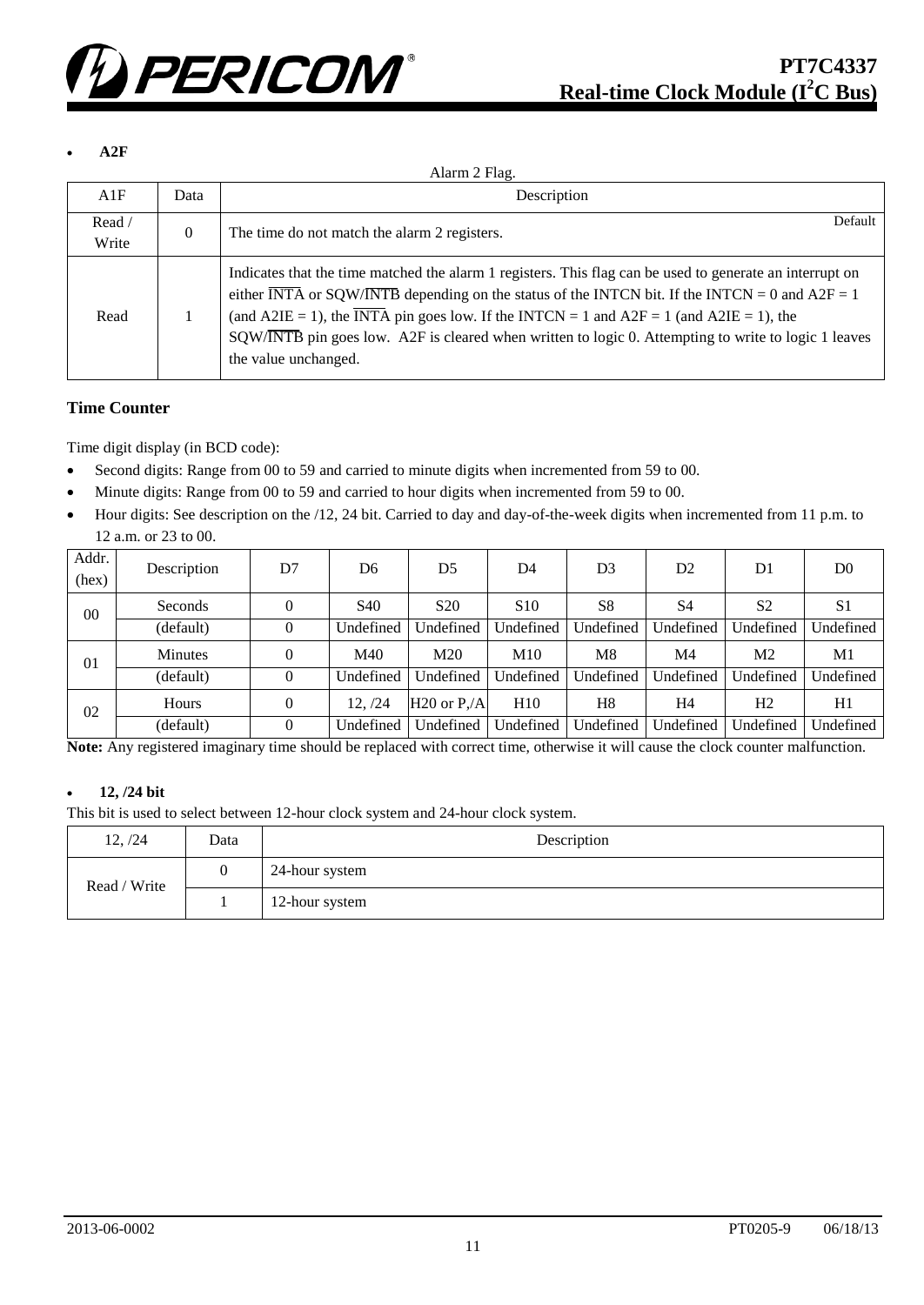

| 12, /24  | Description          |               |               | Hours register |               |
|----------|----------------------|---------------|---------------|----------------|---------------|
|          |                      | 24-hour clock | 12-hour clock | 24-hour clock  | 12-hour clock |
|          |                      | $00\,$        | 52 (AM 12)    | 12             | 72 (PM 12)    |
| $\Omega$ |                      | 01            | 41 (AM 01)    | 13             | 61 (PM 01)    |
|          | 24-hour time display | 02            | 42 (AM 02)    | 14             | 62 (PM 02)    |
|          |                      | 03            | 43 (AM 03)    | 15             | 63 (PM 03)    |
|          |                      | 04            | 44 (AM 04)    | 16             | 64 (PM 04)    |
|          |                      | 05            | 45 (AM 05)    | 17             | 65 (PM 05)    |
|          |                      | 06            | $46$ (AM 06)  | 18             | 66 (PM 06)    |
|          |                      | 07            | 47 (AM 07)    | 19             | 67 (PM 07)    |
|          |                      | 08            | 48 (AM 08)    | 20             | 68 (PM 08)    |
|          | 12-hour time display | 09            | 49 (AM 09)    | 21             | 69 (PM 09)    |
|          |                      | 10            | 50(AM10)      | 22             | 70 (PM 10)    |
|          |                      | 11            | 51 (AM 11)    | 23             | 71 (PM 11)    |

This bit is used to select between 12-hour clock operation and 24-hour clock operation.

**\*** Be sure to select between 12-hour and 24-hour clock operation before writing the time data.

#### **Days of the week Counter**

The day counter is a divide-by-7 counter that counts from 01 to 07 and up 07 before starting again from 01. Values that correspond to the day of week are user defined but must be sequential (i.e., if 1 equals Sunday, then 2 equals Monday, and so on). Illogical time and date entries result in undefined operation.

| Addr.<br>(hex) | Description      | D7 | D6 | ້ | D4 | D3 | D2             | D1             | D0             |
|----------------|------------------|----|----|---|----|----|----------------|----------------|----------------|
| 03             | Days of the week |    |    |   |    |    | W <sub>4</sub> | W <sub>2</sub> | W <sub>1</sub> |
|                | (default)        |    |    |   |    |    | Undefined      | Undefined      | Undefined      |

#### Calendar Counter

The data format is BCD format.

- Day digits: Range from 1 to 31 (for January, March, May, July, August, October and December).
	- Range from 1 to 30 (for April, June, September and November).
	- Range from 1 to 29 (for February in leap years).
	- Range from 1 to 28 (for February in ordinary years).
	- Carried to month digits when cycled to 1.
- Month digits: Range from 1 to 12 and carried to year digits when cycled to 1.
- Year digits: Range from 00 to 99 and 00, 04, 08, ..., 92 and 96 are counted as leap years.

| Addr.<br>(hex) | Description | D7           | D6        | D5        | D4        | D <sub>3</sub> | D <sub>2</sub> | D1             | D <sub>0</sub> |
|----------------|-------------|--------------|-----------|-----------|-----------|----------------|----------------|----------------|----------------|
| 04             | Dates       | 0            |           | D20       | D10       | D <sub>8</sub> | D4             | D <sub>2</sub> | D1             |
|                | (default)   | 0            |           | Undefined | Undefined | Undefined      | Undefined      | Undefined      | Undefined      |
| 05             | Months      | Century $*1$ |           |           | M10       | M8             | M4             | M2             | M1             |
|                | (default)   | Undefined    | $\Omega$  |           | Undefined | Undefined      | Undefined      | Undefined      | Undefined      |
| 06             | Years       | ${\rm Y}80$  | Y40       | Y20       | Y10       | Y8             | Y4             | Y2             | Y1             |
|                | (default)   | Undefined    | Undefined | Undefined | Undefined | Undefined      | Undefined      | Undefined      | Undefined      |

**\*1:** The century bit is toggled when the years register overflows from 99 to 00.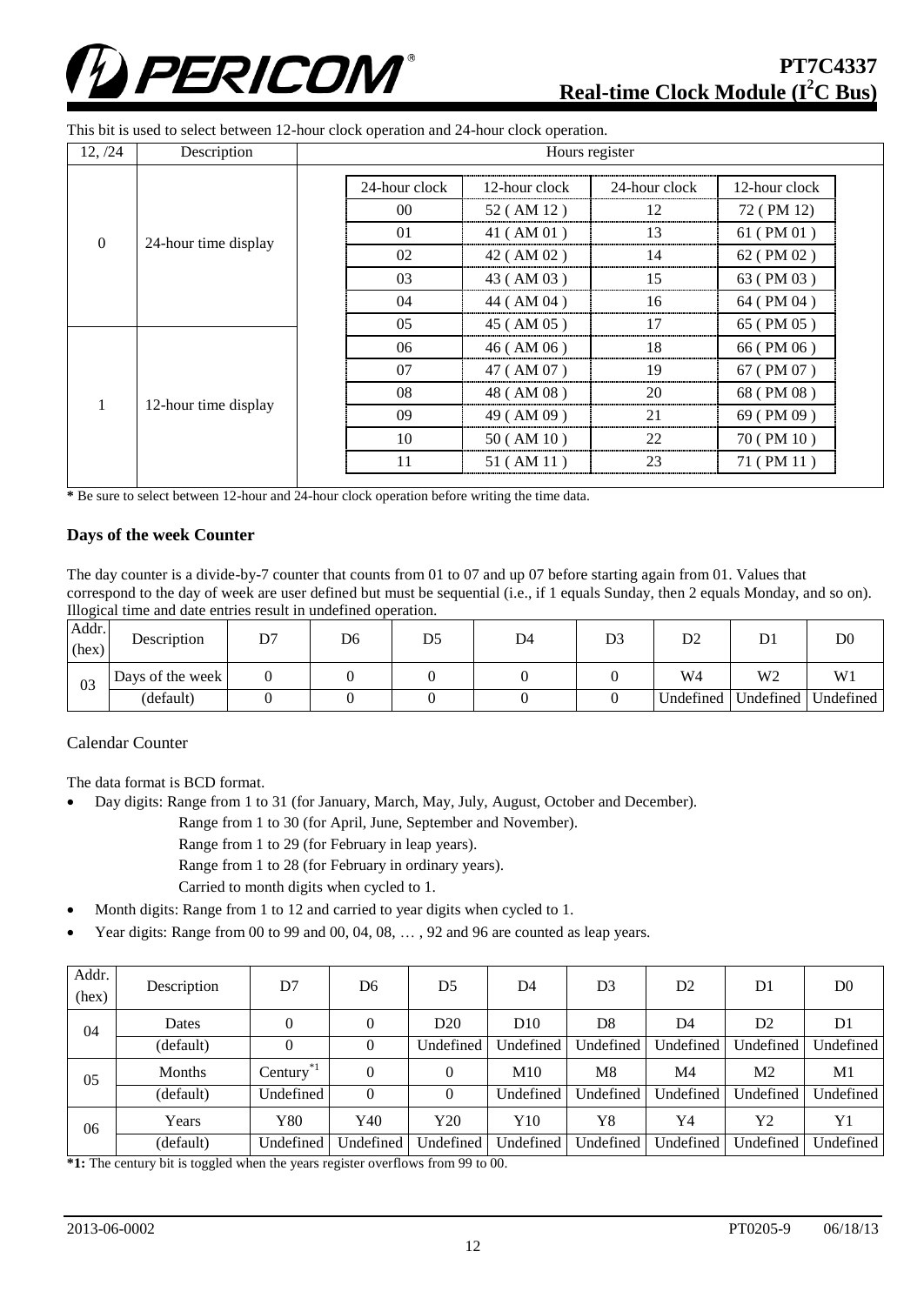

## **Alarm Register**

#### **Alarm 1, Alarm 2 Register**

| Addr.          | Description        | D7          | D <sub>6</sub>         | D <sub>5</sub>  | D <sub>4</sub>  | D <sub>3</sub> | D <sub>2</sub> | D <sub>1</sub> | D <sub>0</sub> |
|----------------|--------------------|-------------|------------------------|-----------------|-----------------|----------------|----------------|----------------|----------------|
| 07             | Alarm 1: Seconds   | $A1M1^{*1}$ | S40                    | S <sub>20</sub> | <b>S10</b>      | S8             | S <sub>4</sub> | S <sub>2</sub> | S <sub>1</sub> |
|                | (default)          | Undefined   | Undefined              | Undefined       | Undefined       | Undefined      | Undefined      | Undefined      | Undefined      |
| 08             | Alarm 1: Minutes   | $A1M2^{*1}$ | M40                    | M20             | M10             | M8             | M4             | M <sub>2</sub> | M1             |
|                | (default)          | Undefined   | Undefined              | Undefined       | Undefined       | Undefined      | Undefined      | Undefined      | Undefined      |
| 09             | Alarm 1: Hours     | $A1M3^{*1}$ | 12, /24                | $H20$ or $P1/A$ | H10             | H8             | H <sub>4</sub> | H <sub>2</sub> | H1             |
|                | (default)          | Undefined   | Undefined              | Undefined       | Undefined       | Undefined      | Undefined      | Undefined      | Undefined      |
|                | Alarm 1: Day, Date | $A1M4^{*1}$ | Day,                   | 0.              | $\theta$ ,      | $\theta$ ,     | W4,            | W2,            | $W1$ ,         |
| 0A             |                    |             | $/Date^*$ <sup>1</sup> | D <sub>20</sub> | D <sub>10</sub> | D <sub>8</sub> | D <sub>4</sub> | D <sub>2</sub> | D1             |
|                | (default)          | Undefined   | Undefined              | Undefined       | Undefined       | Undefined      | Undefined      | Undefined      | Undefined      |
| 0B             | Alarm 2: Minutes   | $A2M2^{*2}$ | M40                    | M20             | M10             | M8             | M4             | M <sub>2</sub> | M <sub>1</sub> |
|                | (default)          | Undefined   | Undefined              | Undefined       | Undefined       | Undefined      | Undefined      | Undefined      | Undefined      |
| 0 <sub>C</sub> | Alarm 2: Hours     | $A2M3^{*2}$ | 12, /24                | $H20$ or $P1/A$ | H10             | H <sub>8</sub> | H <sub>4</sub> | H <sub>2</sub> | H1             |
|                | (default)          | Undefined   | Undefined              | Undefined       | Undefined       | Undefined      | Undefined      | Undefined      | Undefined      |
|                | Alarm 2: Day, Date | $A2M4^{*2}$ | Day,                   | 0.              | 0.              | $\theta$ .     | W4,            | W2,            | $W1$ ,         |
| 0 <sub>D</sub> |                    |             | $/Date^*{}^2$          | D20             | D <sub>10</sub> | D <sub>8</sub> | D <sub>4</sub> | D2             | D <sub>1</sub> |
|                | (default)          | Undefined   | Undefined              | Undefined       | Undefined       | Undefined      | Undefined      | Undefined      | Undefined      |

**\*1** Note: Alarm mask bit, using to select Alarm 1 alarm rate.

**\*2** Note: Alarm mask bit, using to select Alarm 2 alarm rate.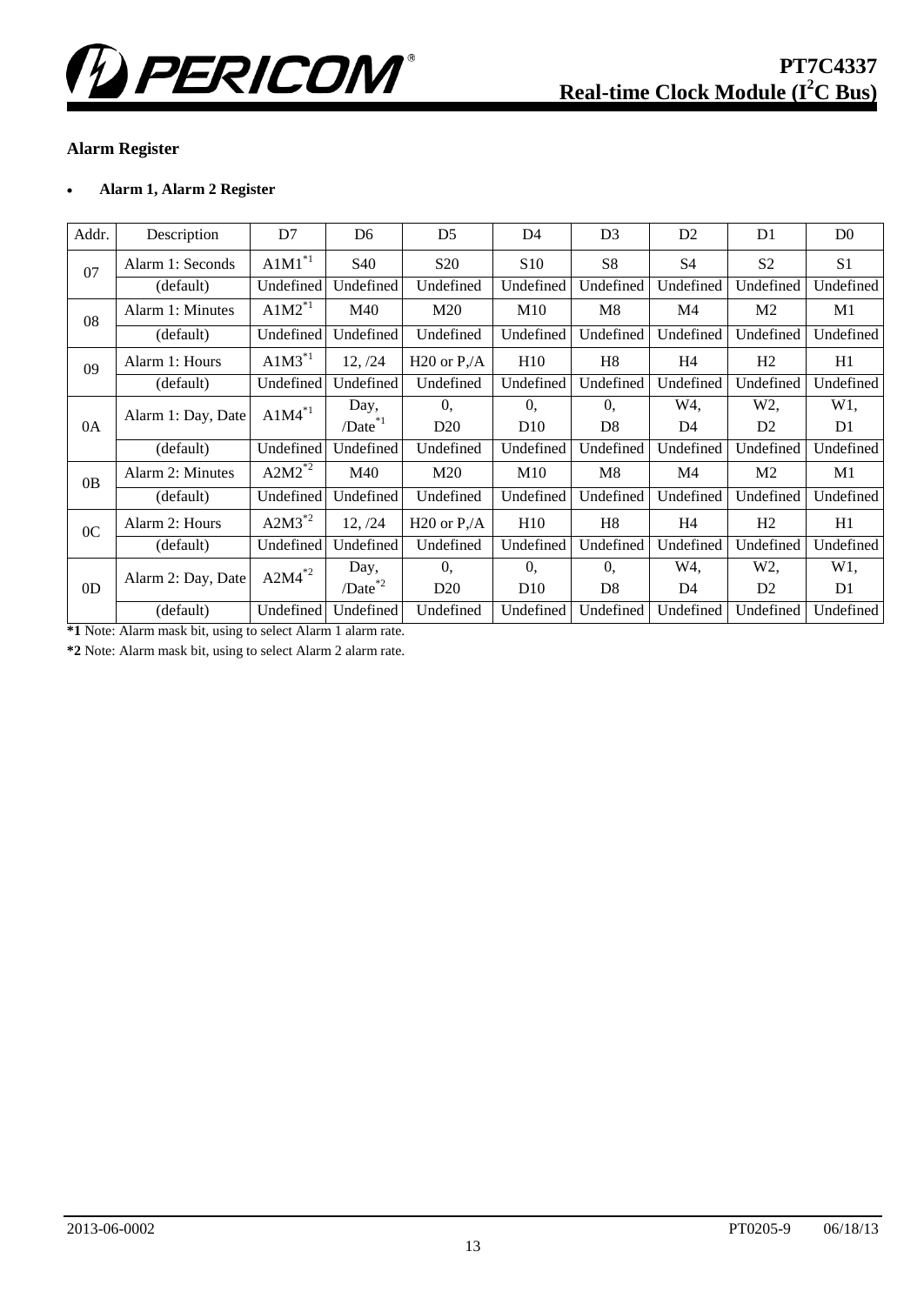# PERICOM®

## **Alarm Function**

#### **Related register**

| Addr.          | Function           |                  |                  |                             | Register definition  |                      |                       |                   |                |
|----------------|--------------------|------------------|------------------|-----------------------------|----------------------|----------------------|-----------------------|-------------------|----------------|
| (hex)          |                    | Bit 7            | Bit 6            | Bit 5                       | Bit 4                | Bit 3                | Bit 2                 | Bit 1             | Bit 0          |
| $00\,$         | Seconds            | $\boldsymbol{0}$ | S40              | S <sub>20</sub>             | S <sub>10</sub>      | S8                   | <b>S4</b>             | S <sub>2</sub>    | S1             |
| 01             | Minutes            | $\boldsymbol{0}$ | M40              | M20                         | M10                  | M8                   | M <sub>4</sub>        | M <sub>2</sub>    | M1             |
| 02             | Hours              | $\boldsymbol{0}$ | 12, /24          | H <sub>20</sub> or<br>A, /P | H10                  | H8                   | H4                    | H2                | H1             |
| 03             | Days of the week   | $\mathbf{0}$     | $\boldsymbol{0}$ | $\boldsymbol{0}$            | $\overline{0}$       | $\boldsymbol{0}$     | W <sub>4</sub>        | W <sub>2</sub>    | W1             |
| 04             | Dates              | $\boldsymbol{0}$ | $\boldsymbol{0}$ | D20                         | D10                  | D <sub>8</sub>       | D <sub>4</sub>        | D2                | D1             |
| 07             | Alarm 1: Seconds   | A1M1             | S40              | S <sub>20</sub>             | S <sub>10</sub>      | S8                   | <b>S4</b>             | S <sub>2</sub>    | S <sub>1</sub> |
| 08             | Alarm 1: Minutes   | A1M2             | M40              | M20                         | M10                  | M8                   | M <sub>4</sub>        | M <sub>2</sub>    | M1             |
| 09             | Alarm 1: Hours     | A1M3             | 12, /24          | H <sub>20</sub> or<br>A, /P | H10                  | H8                   | H4                    | H2                | H1             |
| 0A             | Alarm 1: Day, Date | A1M4             | Day,<br>/Date    | 0,<br>D20                   | $\mathbf{0},$<br>D10 | 0,<br>D <sub>8</sub> | W4,<br>D <sub>4</sub> | W2,<br>D2         | $W1$ ,<br>D1   |
| 0B             | Alarm 2: Minutes   | A2M2             | M40              | M20                         | M10                  | M8                   | M <sub>4</sub>        | M <sub>2</sub>    | M1             |
| 0 <sub>C</sub> | Alarm 2: Hours     | A2M3             | 12, /24          | H <sub>20</sub> or<br>A, /P | H10                  | H8                   | H4                    | H2                | H1             |
| 0 <sub>D</sub> | Alarm 2: Day, Date | A2M4             | Day,             | 0,                          | $\overline{0}$ ,     | 0,                   | W4,                   | W2,               | $W1$ ,         |
|                |                    |                  | /Date            | D <sub>20</sub>             | D <sub>10</sub>      | D <sub>8</sub>       | D <sub>4</sub>        | D2                | D1             |
| 0E             | Control            | /ETIME           | $\mathbf{0}$     | $\boldsymbol{0}$            | RS <sub>2</sub>      | RS1                  | <b>INTCN</b>          | A <sub>2</sub> IE | A1IE           |
| 0F             | <b>Status</b>      | <b>OSF</b>       | $\boldsymbol{0}$ | $\boldsymbol{0}$            | $\boldsymbol{0}$     | $\boldsymbol{0}$     | $\boldsymbol{0}$      | A2F               | A1F            |

**Note:** Alarm function does not support different hour system adopted in time and alarm register.

The PT7C4337 contains two time-of-day/date alarms. The alarms can be programmed (by the INTCN bit of the control register) to operate in two different modes - each alarm can drive its own separate interrupt output or both alarms can drive a common interrupt output. Bit 7 of each of the time-of-day/date alarm registers are mask bits.

When all of the mask bits for each alarm are logic 0, an alarm only occurs when the values in the timekeeping registers  $00h \sim 04h$ match the values stored in the time-of-day/date alarm registers. The alarms can also be programmed to repeat every second, minute, hour, day, or date. Table 2 and Table 3 shows the possible settings.

The Day, /Date bits (bit 6 of the alarm day/date registers) control whether the alarm value stored in bits  $0 \sim 5$  of that register reflects the day of the week or the date of the month. If the bit is written to logic 0, the alarm is the result of a match with date of the month. If the bit is written to logic 1, the alarm is the result of a match with day of the week.

When the PT7C4337 register values match alarm register settings, the corresponding alarm flag (A1F or A2F) bit is set to logic 1. If the corresponding alarm interrupt enable (A1IE or A2IE) is also set to logic 1, the alarm condition activates one of the interrupt output (INTA or SQW/INTB) signals. The match is tested on the once-per-second update of the time and date registers.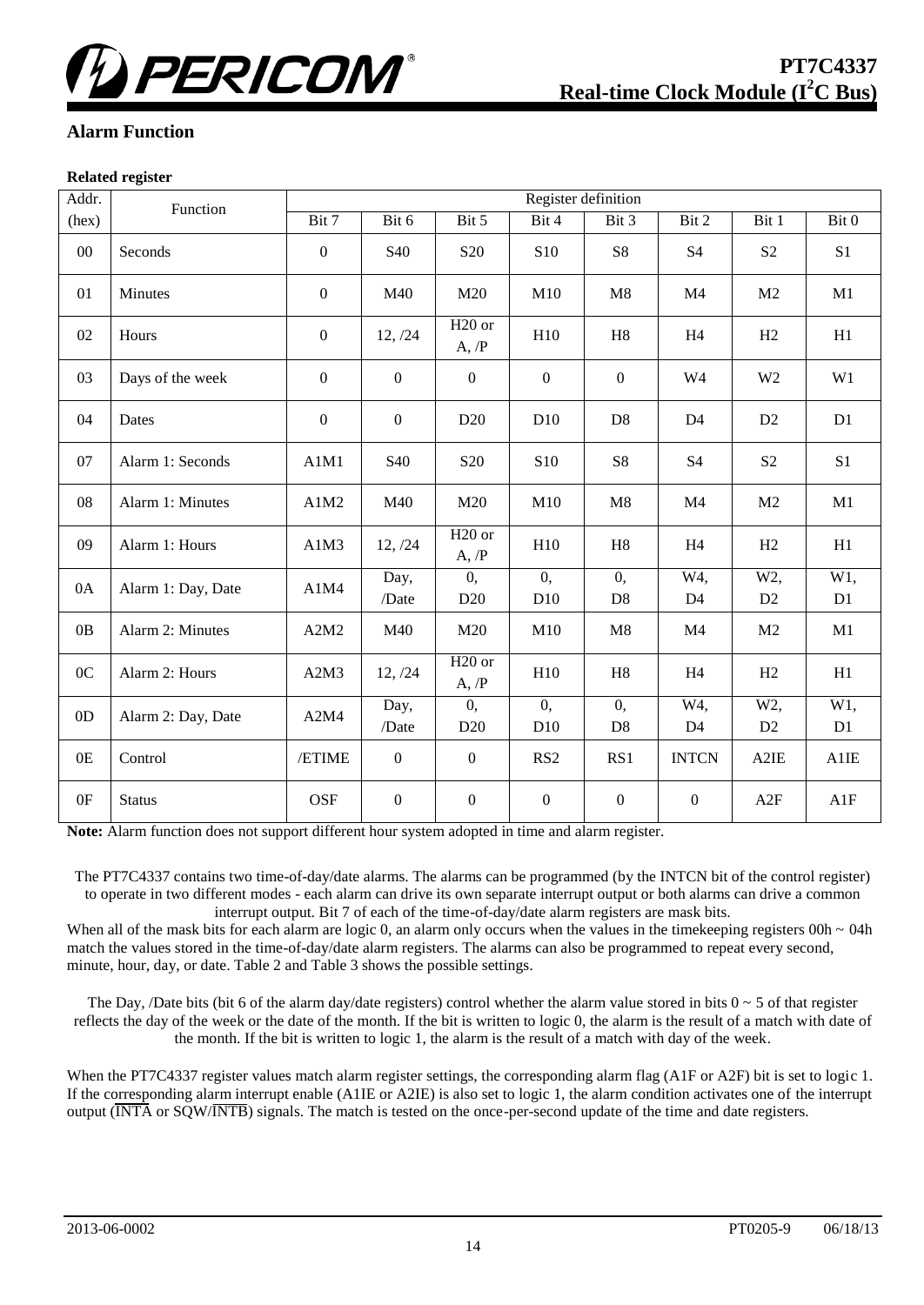

#### **Table 1.** Alarm 1 Mask Bits

| Day,     |      | Alarm 1 register mask bits |          |          | Alarm rate                                         |
|----------|------|----------------------------|----------|----------|----------------------------------------------------|
| /Date    | A1M4 | A1M3                       | A1M2     | A1M1     |                                                    |
| $\times$ |      |                            |          |          | Alarm once per second                              |
| $\times$ |      |                            |          | $\theta$ | Alarm when seconds match                           |
| $\times$ |      |                            | $\Omega$ | $\Omega$ | Alarm when minutes and seconds match               |
| $\times$ |      | $\Omega$                   | $\Omega$ | $\theta$ | Alarm when hours, minutes, and seconds match       |
| $\theta$ | 0    | $\Omega$                   | $\Omega$ | $\theta$ | Alarm when date, hours, minutes, and seconds match |
|          | 0    | $\Omega$                   | $\Omega$ | $\theta$ | Alarm when day, hours, minutes, and seconds match  |
|          |      | Others                     |          |          | Ignored.                                           |

#### **Table 2.** Alarm 2 Mask Bits

| Day,     |      | Alarm 2 register mask bits |          | Alarm rate                                         |  |  |  |  |
|----------|------|----------------------------|----------|----------------------------------------------------|--|--|--|--|
| /Date    | A2M4 | A2M3                       | A2M2     |                                                    |  |  |  |  |
| $\times$ |      |                            |          | Alarm once per minute (00 seconds of every minute) |  |  |  |  |
| $\times$ |      |                            | $\Omega$ | Alarm when minutes match                           |  |  |  |  |
| $\times$ |      | 0                          | $\Omega$ | Alarm when hours, minutes                          |  |  |  |  |
| $\Omega$ | 0    | 0                          | $\theta$ | Alarm when date, hours, and minutes match          |  |  |  |  |
|          |      | 0                          | $\Omega$ | Alarm when day, hours, and minutes match           |  |  |  |  |
| Others   |      |                            | Ignored. |                                                    |  |  |  |  |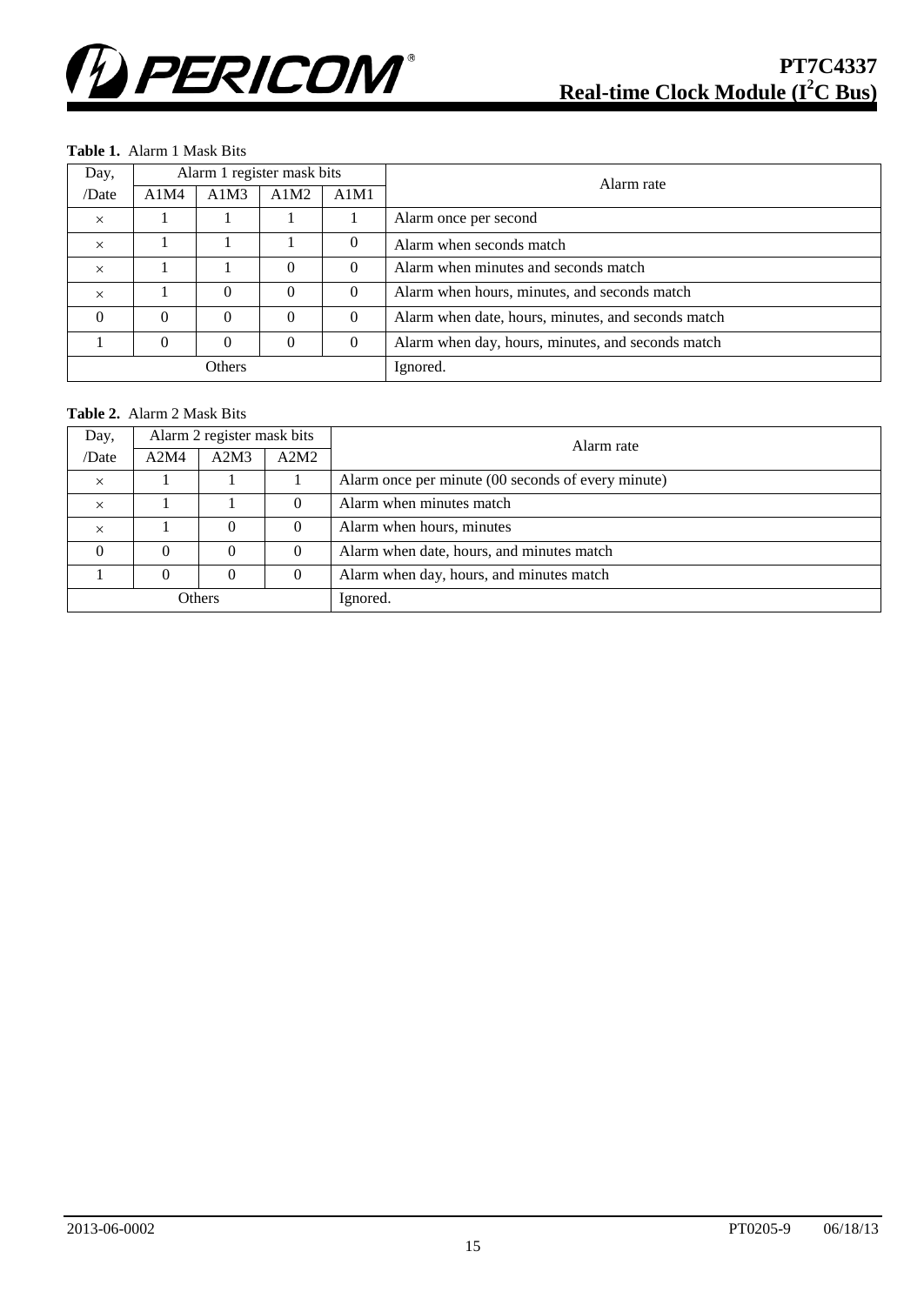

# **I <sup>2</sup>C Bus Interface**

# **Overview of I<sup>2</sup>C-BUS**

The  $I<sup>2</sup>C$  bus supports bi-directional communications via two signal lines: the SDA (data) line and SCL (clock) line. A combination of these two signals is used to transmit and receive communication start/stop signals, data signals, acknowledge signals, and so on. Both the SCL and SDA signals are held at high level whenever communications are not being performed. The starting and stopping of communications is controlled at the rising edge or falling edge of SDA while SCL is at high level. During data transfers, data changes that occur on the SDA line are performed while the SCL line is at low level, and on the receiving side the data is captured while the SCL line is at high level. In either case, the data is transferred via the SCL line at a rate of one bit per clock pulse. The  $I^2C$  bus device does not include a chip select pin such as is found in ordinary logic devices. Instead of using a chip select pin, slave addresses are allocated to each device and the receiving device responds to communications only when its slave address matches the slave address in the received data.

## **System Configuration**

All ports connected to the  $I^2C$  bus must be either open drain or open collector ports in order to enable AND connections to multiple devices.

SCL and SDA are both connected to the VDD line via a pull-up resistance. Consequently, SCL and SDA are both held at high level when the bus is released (when communication is not being performed).

#### **Fig 1.** System configuration

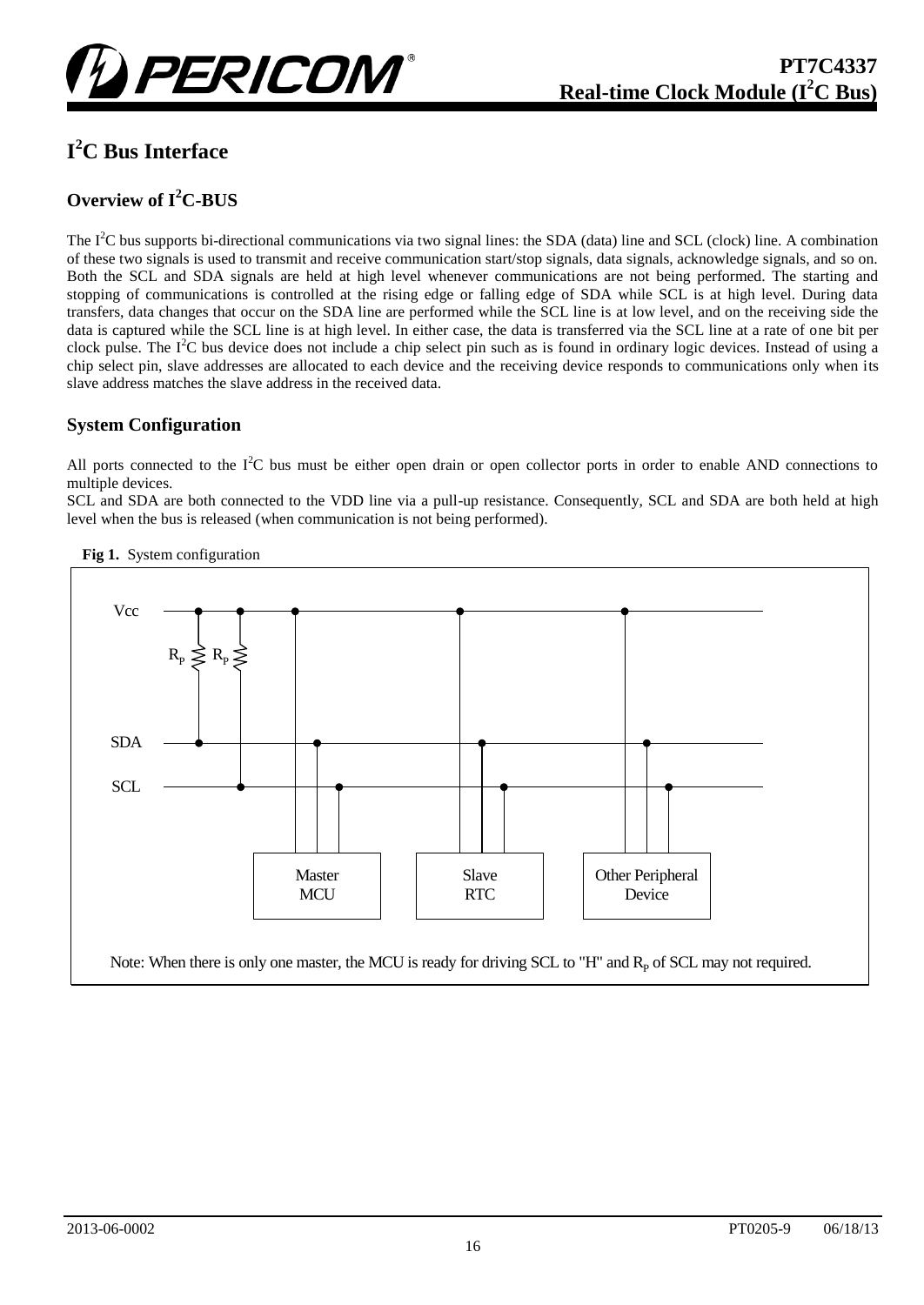

## **Starting and Stopping I<sup>2</sup>C Bus Communications**

**Fig 2.** Starting and stopping on  $I^2C$  bus



#### **1) START condition, repeated START condition, and STOP condition**

- a) START condition
- SDA level changes from high to low while SCL is at high level
- b) STOP condition
- SDA level changes from low to high while SCL is at high level
- c) Repeated START condition (RESTART condition)

In some cases, the START condition occurs between a previous START condition and the next STOP condition, in which case the second START condition is distinguished as a RESTART condition. Since the required status is the same as for the START condition, the SDA level changes from high to low while SCL is at high level.

#### **2) Data Transfers and Acknowledge Responses during I<sup>2</sup>C-BUS Communication**

#### **a) Data transfers**

Data transfers are performed in 8-bit (1 byte) units once the START condition has occurred. There is no limit on the amount (bytes) of data that are transferred between the START condition and STOP condition.

The address auto increment function operates during both write and read operations.

Updating of data on the transmitter (transmitting side)'s SDA line is performed while the SCL line is at low level. The receiver (receiving side) captures data while the SCL line is at high level.



\*Note with caution that if the SDA data is changed while the SCL line is at high level, it will be treated as a START, RESTART, or STOP condition.

#### **b) Data acknowledge response (ACK signal)**

When transferring data, the receiver generates a confirmation response (ACK signal, low active) each time an 8-bit data segment is received. If there is no ACK signal from the receiver, it indicates that normal communication has not been established. (This does not include instances where the master device intentionally does not generate an ACK signal.)

Immediately after the falling edge of the clock pulse corresponding to the 8th bit of data on the SCL line, the transmitter releases the SDA line and the receiver sets the SDA line to low (= acknowledge) level.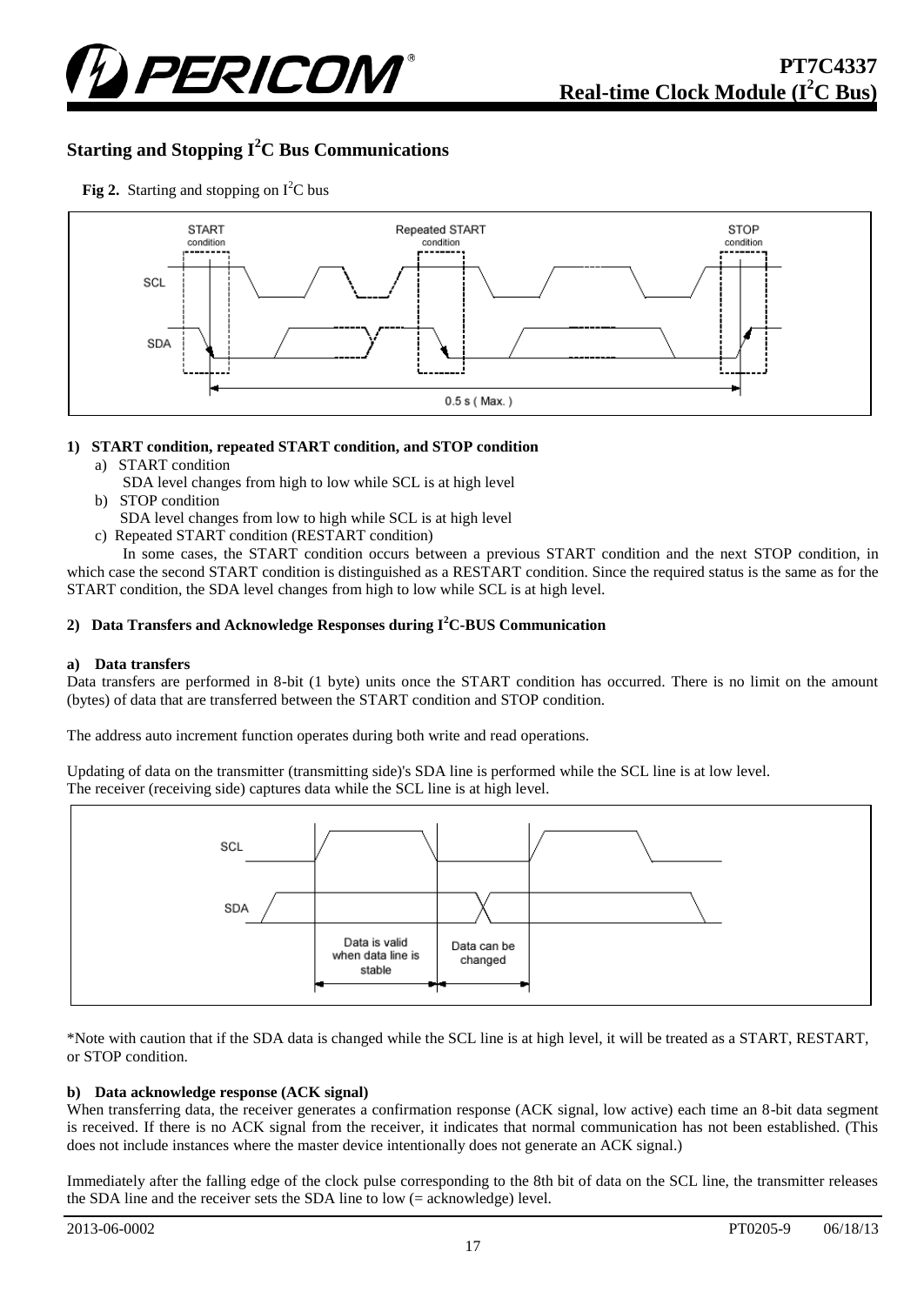



After transmitting the ACK signal, if the Master remains the receiver for transfer of the next byte, the SDA is released at the falling edge of the clock corresponding to the 9th bit of data on the SCL line. Data transfer resumes when the Master becomes the transmitter.

When the Master is the receiver, if the Master does not send an ACK signal in response to the last byte sent from the slave, that indicates to the transmitter that data transfer has ended. At that point, the transmitter continues to release the SDA and awaits a STOP condition from the Master.

#### **Slave Address**

The  $I<sup>2</sup>C$  bus device does not include a chip select pin such as is found in ordinary logic devices. Instead of using a chip select pin, slave addresses are allocated to each device.

All communications begin with transmitting the [START condition] + [slave address  $(+ R\overline{W}$  specification)]. The receiving device responds to this communication only when the specified slave address it has received matches its own slave address. Slave addresses have a fixed length of 7 bits. See table for the details.

An  $R/\overline{W}$  bit is added to each 7-bit slave address during 8-bit transfers.

|           |               |               |       |       | i avie |       |       |       |               |
|-----------|---------------|---------------|-------|-------|--------|-------|-------|-------|---------------|
| Operation | Transfer data | Slave address |       |       |        |       |       |       | $R / W$ bit   |
|           |               | bit 7         | bit 6 | bit 5 | bit 4  | bit 3 | bit 2 | bit 1 | bit 0         |
| Read      | D1 h          |               |       |       |        |       |       |       | $(= Read)$    |
| Write     | D0 h          |               |       |       |        |       |       |       | $0 (= Write)$ |

Table

#### **I <sup>2</sup>C Bus's Basic Transfer Format**

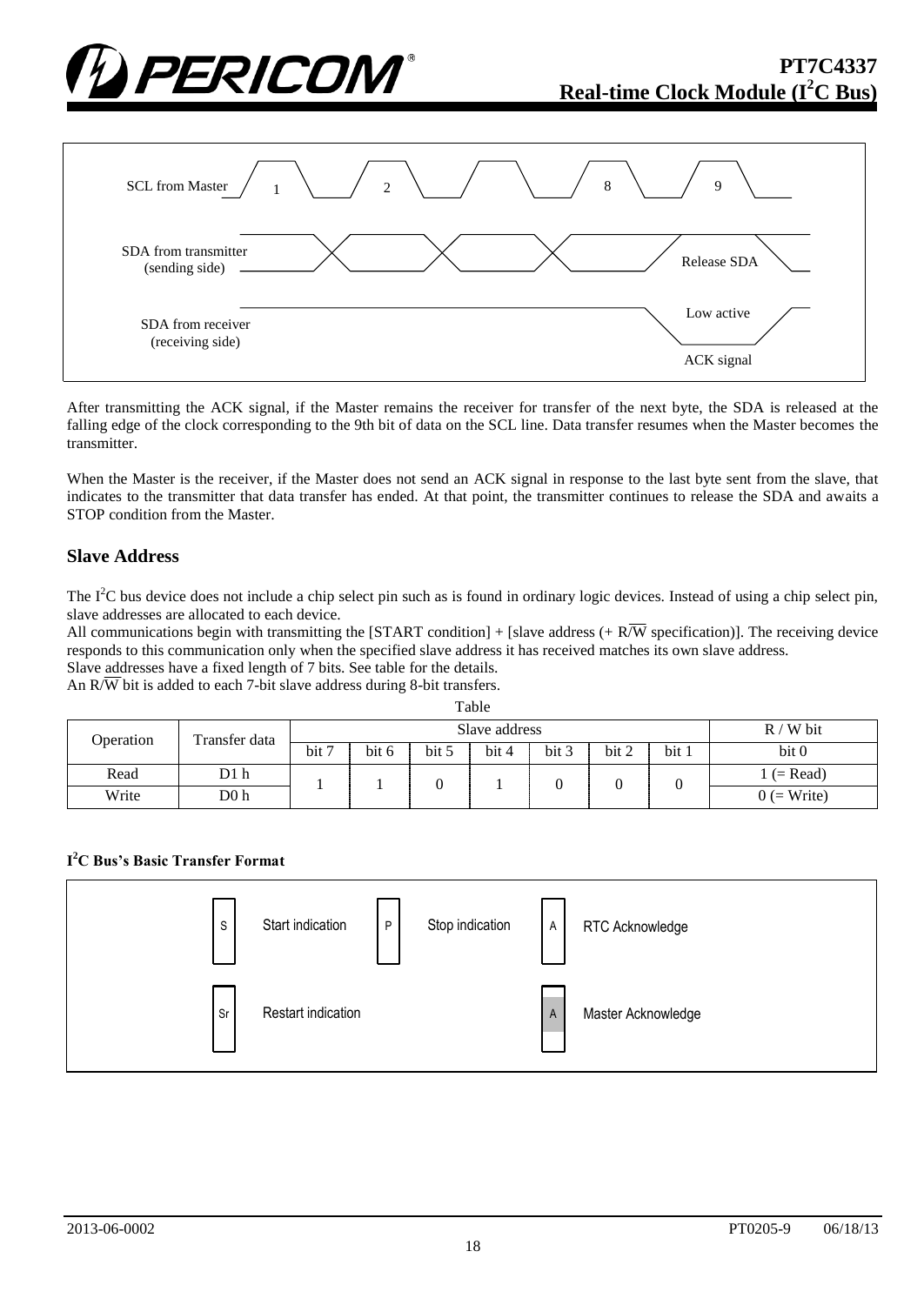

#### **1) Write via I<sup>2</sup>C bus**



#### **2) Read via I<sup>2</sup>C bus**

#### **a) Standard read**



#### **b) Simplified read**



**Note:**

2. 49H, 4AH are used as test mode address. Customer should not use the addresses.

<sup>1.</sup> The above steps are an example of transfers of one or two bytes only. There is no limit to the number of bytes transferred during actual communications.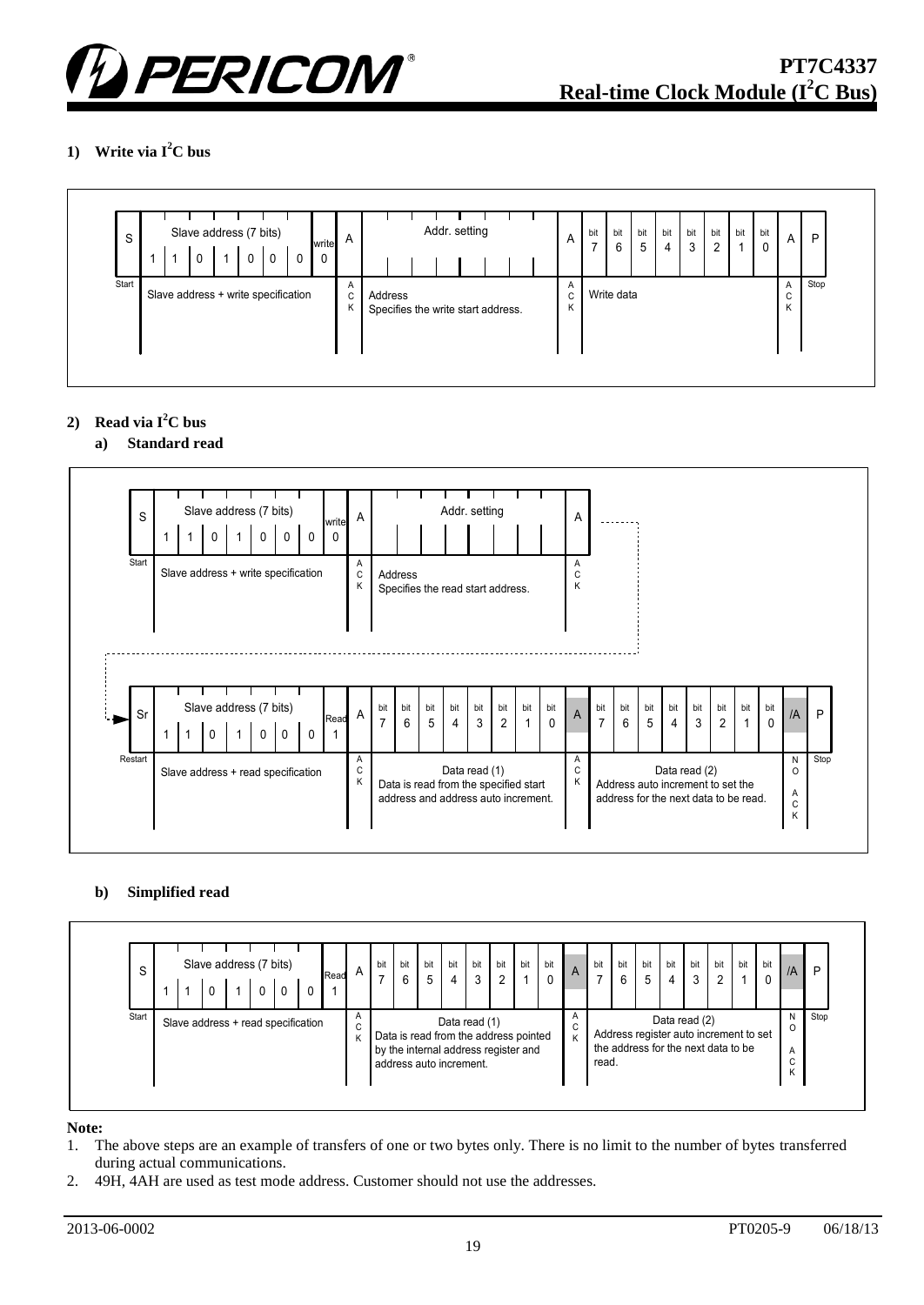

# **Mechanical Information**

## **WE (Lead free and Green SOIC-8)**

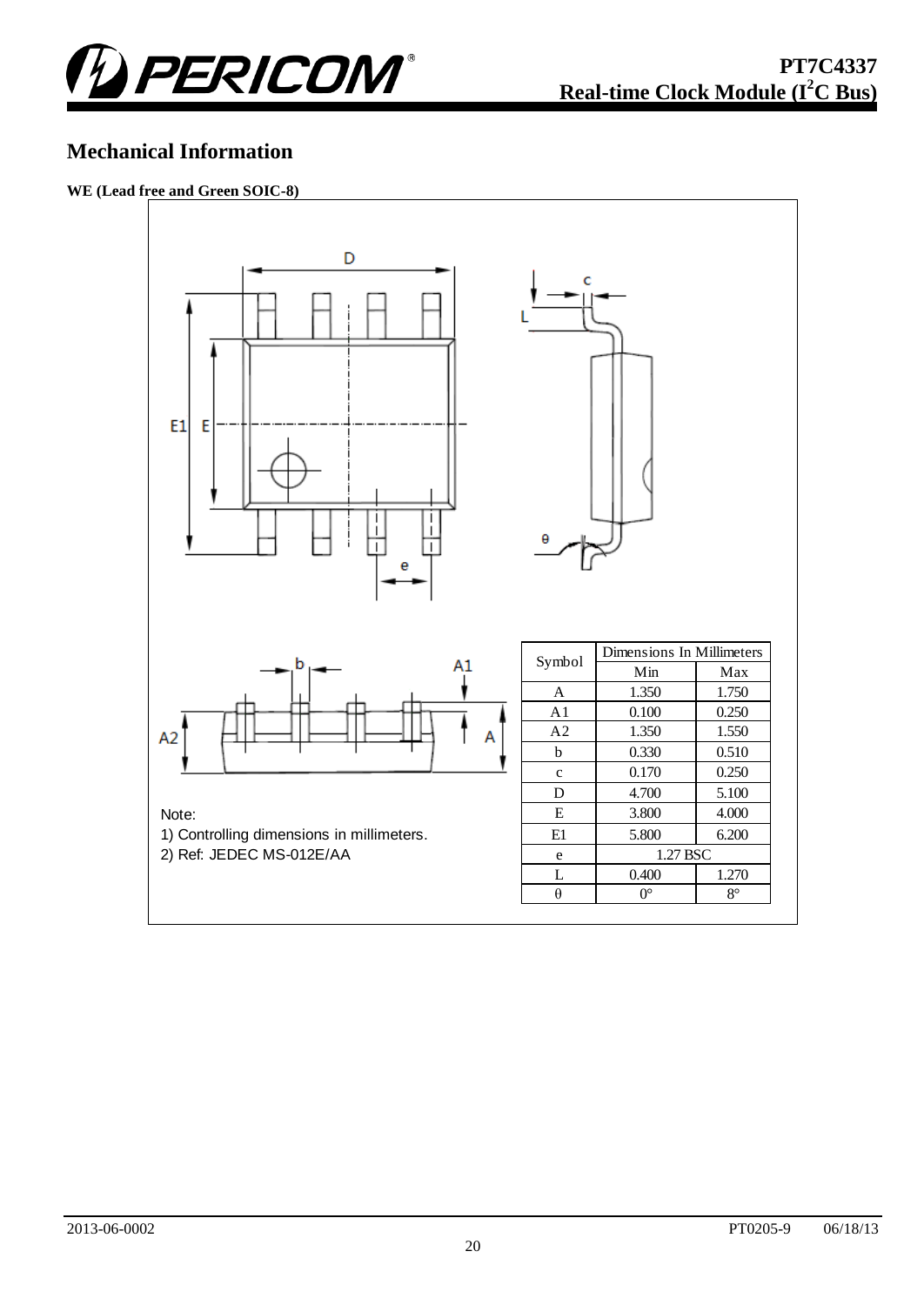

#### **UE(Lead free and Green MSOP-8)**

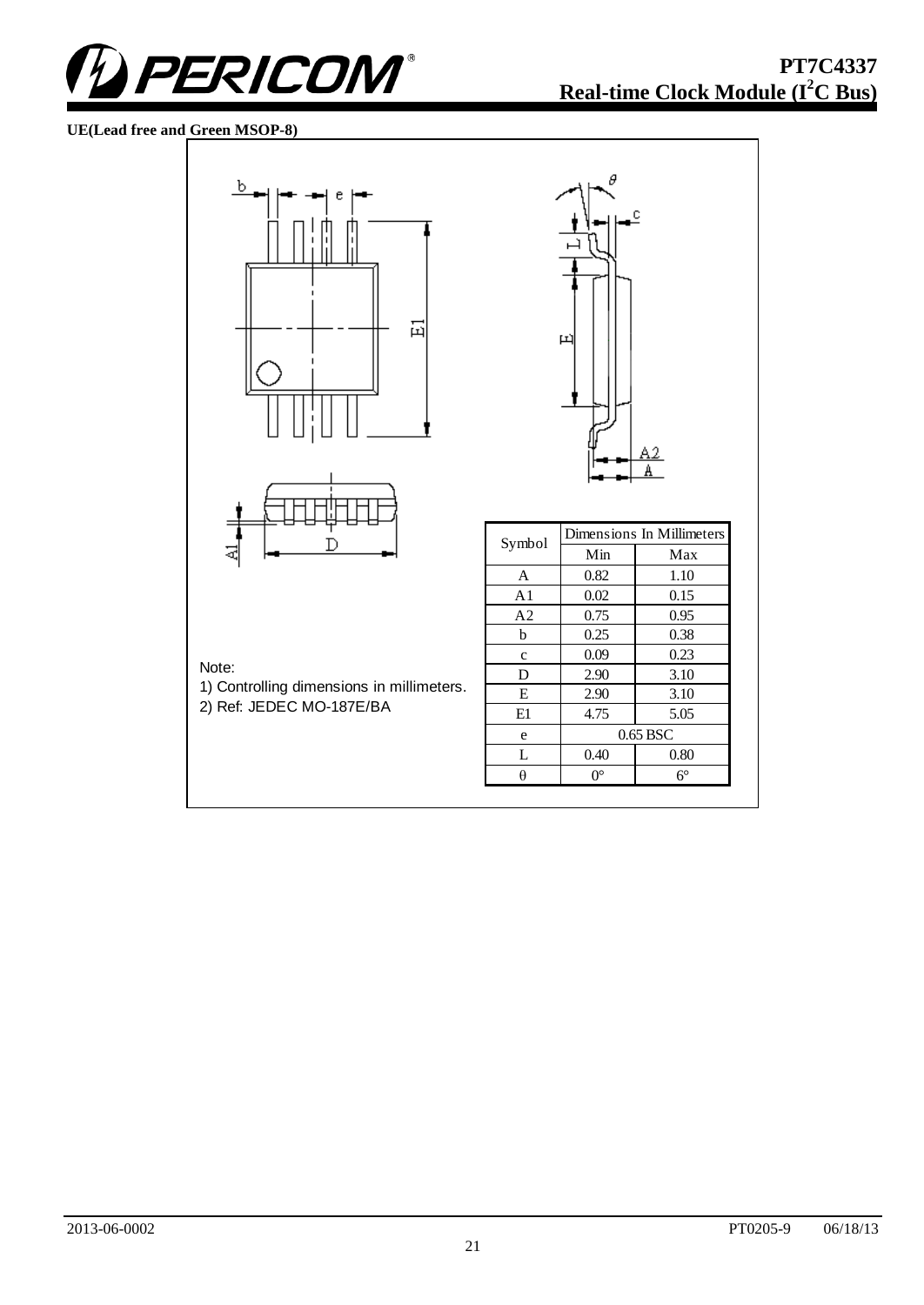

**LE (Lead free and Green 8-Pin TSSOP)**